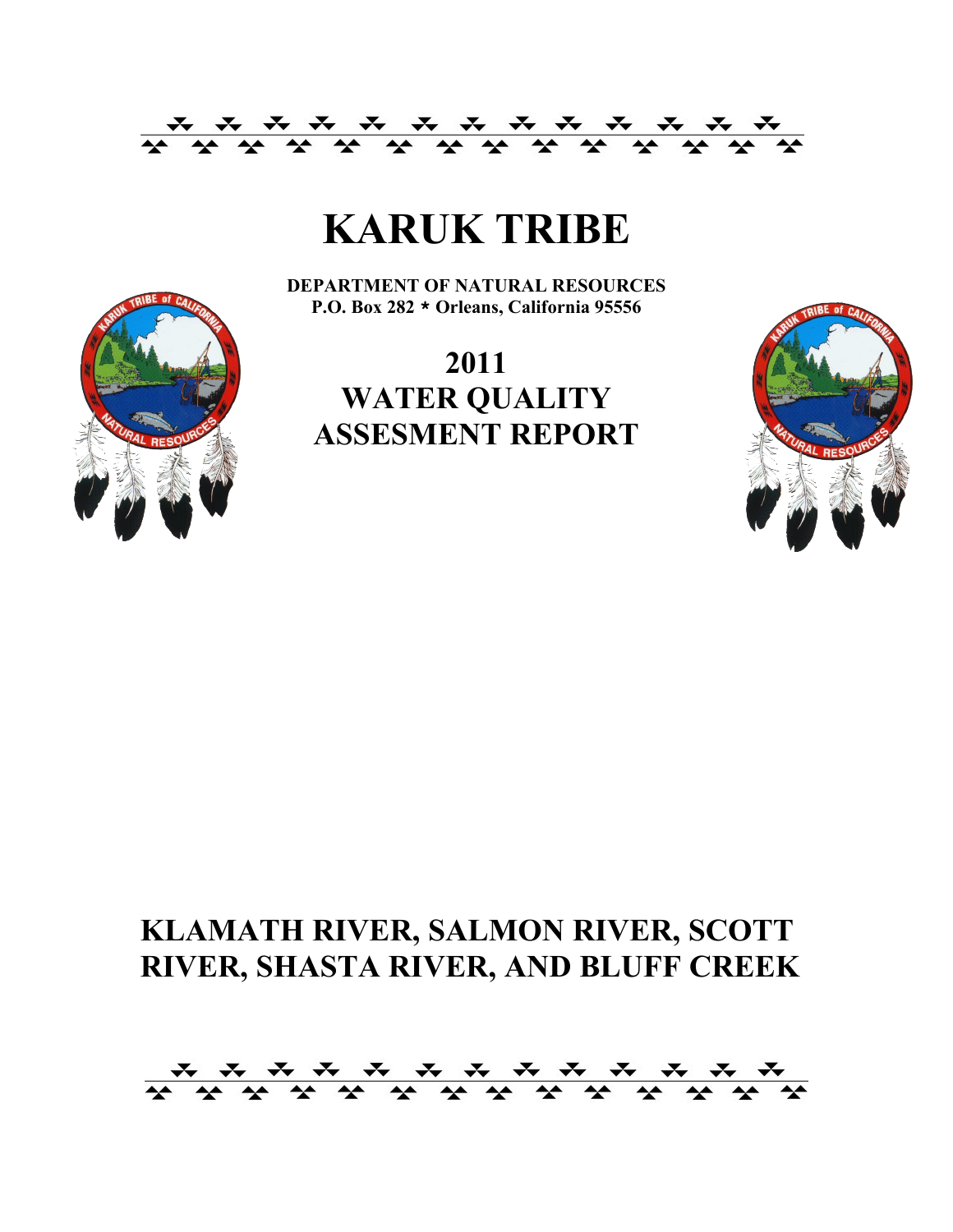## **Karuk Tribe**

Water Quality Assessment Report 2011

> Prepared by Karuk Tribe Water Quality January 2011

Technical Staff

Crystal Bowman - Water Quality Coordinator Grant Johnson - Water Quality Biologist Chook Chook Hillman – Water Quality Technician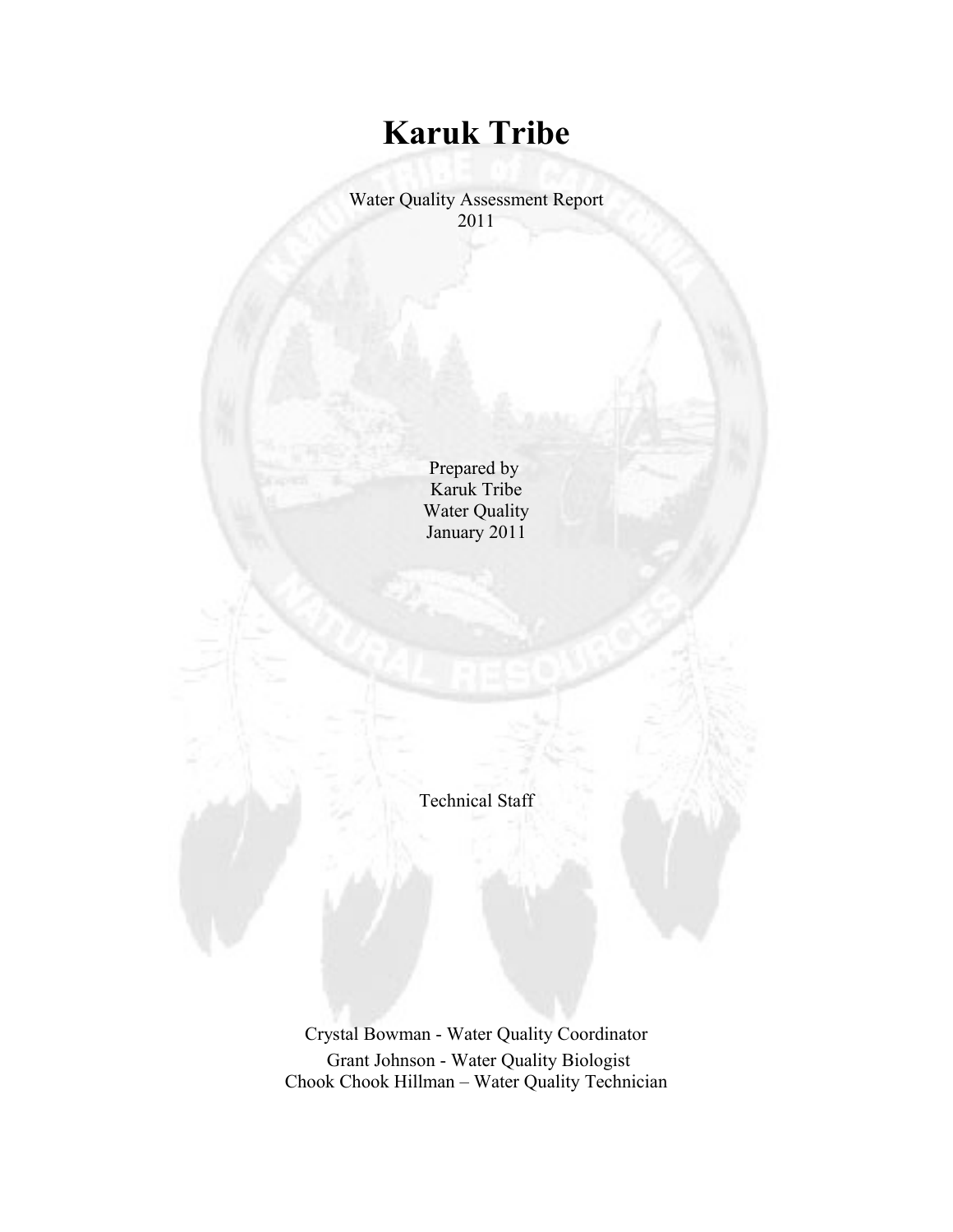#### **Table of Contents**

| Table 2 - Designated uses, tribal goals and parameters measured to analyze                |     |
|-------------------------------------------------------------------------------------------|-----|
|                                                                                           | . 8 |
| Figure 1. Overview of the Karuk Tribe's water quality monitoring locations along the      |     |
| Klamath River in 2010.                                                                    | 10  |
| Table 3 - Site codes and locations of Karuk sampling stations for nutrients, algal toxins |     |
| and Sondes. Nutrient Suite indicates collecting nutrients, algal toxins and               |     |
| phytoplankton. Sonde indicates real time monitoring, and public health designates         |     |
|                                                                                           |     |
|                                                                                           |     |
| Figure 3. Daily average temperatures for 3 mainstem Klamath River sites in 2011:          |     |
|                                                                                           |     |
| Figure 4. Average of daily average temperature from 2006-2011 at mainstem Klamath         |     |
| River sites: below Iron Gate dam (IG), Seiad Valley (SV), and Orleans (OR)15              |     |
| Figure 5. Daily average dissolved oxygen levels for 3 mainstem Klamath River sites in     |     |
| 2011: below Iron Gate dam (IG), Seiad Valley (SV), and Orleans (OR)16                     |     |
| Figure 6. Average of average daily dissolved oxygen levels from 2006-2011 at              |     |
| mainstem Klamath River sites: below Iron Gate dam (IG), Seiad Valley (SV), and            |     |
| 16<br>Orleans (OR)                                                                        |     |
| Figure 7. Daily average pH levels for 3 mainstem Klamath River sites in 2011: below       |     |
|                                                                                           |     |
|                                                                                           |     |
| Figure 9. Daily average water temperature for Scott, Shasta, and Salmon Rivers, 2011.     |     |
|                                                                                           | .18 |
| Figure 10. Daily average water temperatures for the Shasta River from 2008-201119         |     |
| Figure 11. Daily average water temperatures for the Scott River from 2008-201119          |     |
| Figure 12. Daily average water temperatures for the Salmon River from 2008-2011 20        |     |
| Figure 13. Daily average dissolved oxygen for Salmon, Scott and Shasta River, 2011.       |     |
| 20                                                                                        |     |
| Figure 14. Daily average dissolved oxygen concentrations for the Shasta River from        |     |
| 2008-2011                                                                                 | .21 |
| Figure 15. Daily average dissolved oxygen concentrations for the Scott River from         |     |
| . 21                                                                                      |     |
| Figure 16. Daily average dissolved oxygen concentrations for the Salmon River from        |     |
|                                                                                           |     |
| Figure 17. Daily average pH for Scott, Shasta, and Salmon Rivers, 201122                  |     |
| Figure 18. Daily average pH concentrations for the Shasta River from 2008-201123          |     |
| Figure 19. Daily average pH concentrations for the Scott River from 2008-201123           |     |
| Figure 20. Daily average pH concentrations for the Salmon River from 2008-201124          |     |
| Figure 21. Total Phosphorus measured in mg/L for all monitored sites during 201124        |     |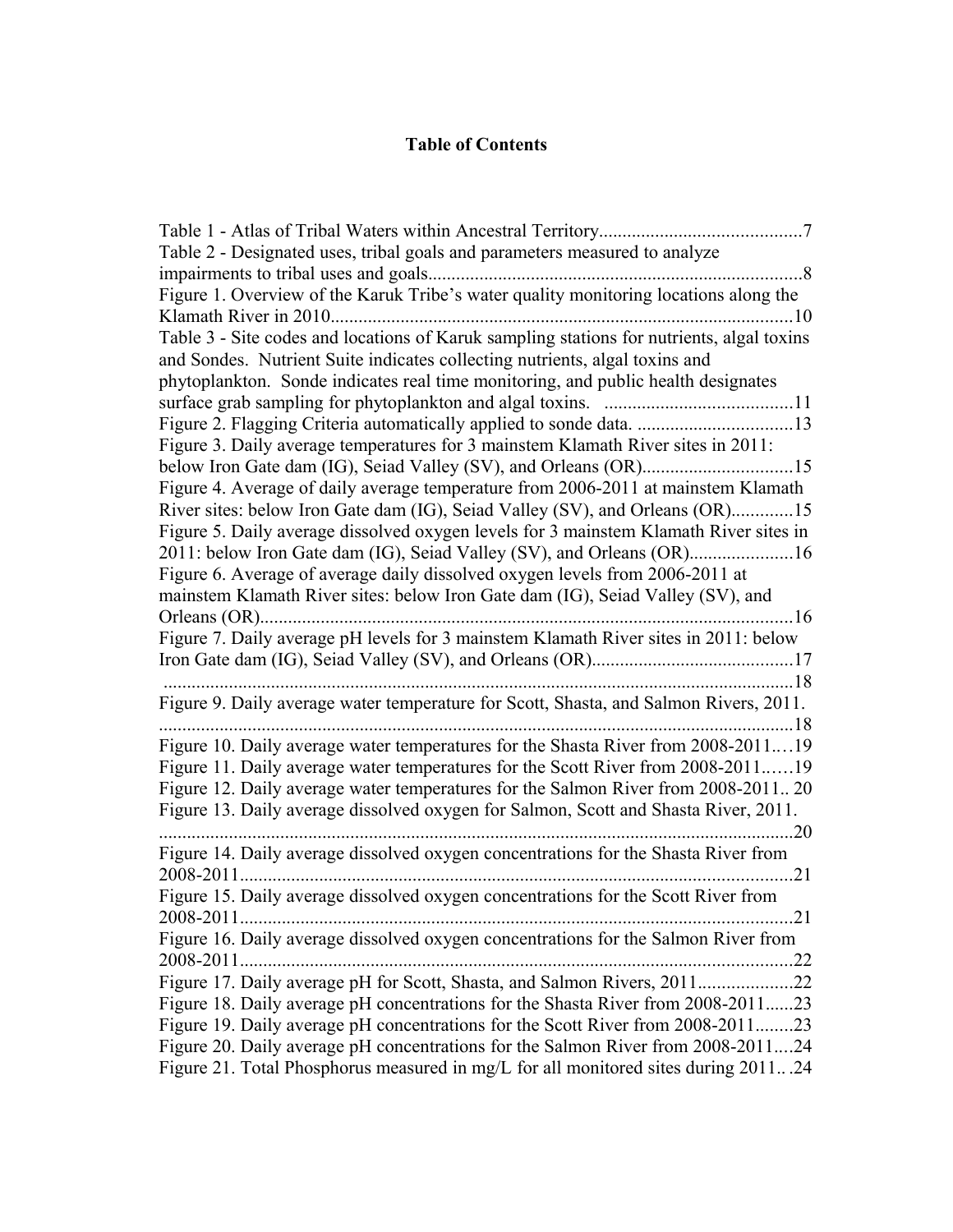| Figure 22. Total Phosphorus measured in mg/L for all monitored sites during 2008-    |  |
|--------------------------------------------------------------------------------------|--|
|                                                                                      |  |
| Figure 23. Total Nitrogen measured in mg/L for all monitored sites during 201125     |  |
| Figure 24. Total Nitrogen measured in mg/L for all monitored sites during 2008-2011. |  |
|                                                                                      |  |
| Figure 25. Daily average turbidity, winters of 2008, 2009, 2010 and 2011 on Bluff    |  |
|                                                                                      |  |
| Figure 26. Daily average turbidity, winters of 2007, 2008, 2009, 2010 and 2011 on    |  |
|                                                                                      |  |
|                                                                                      |  |

### **Index of Figures and Tables**

|--|--|--|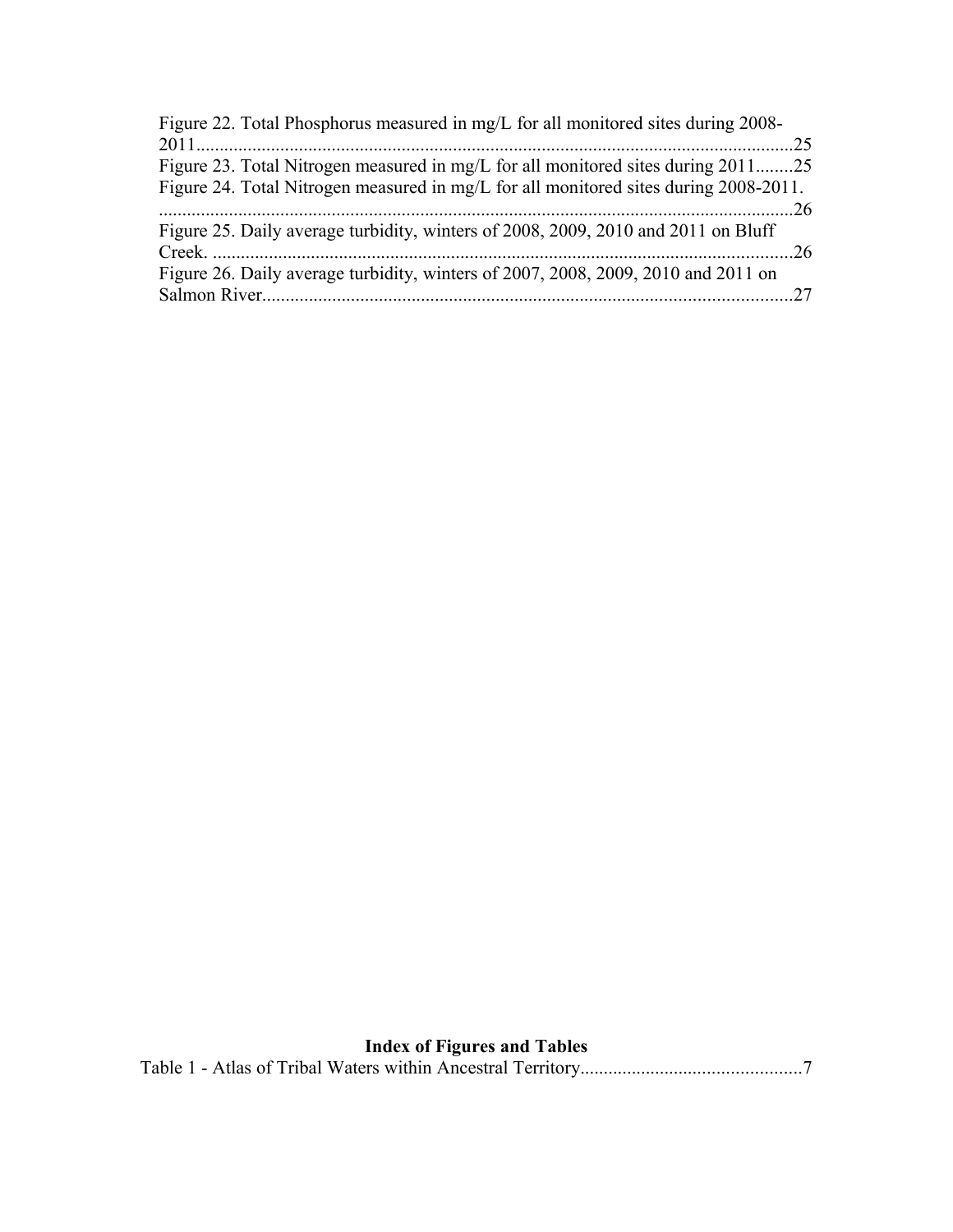| Table 2 - Designated uses, tribal goals and parameters measured to analyze impairments     |
|--------------------------------------------------------------------------------------------|
|                                                                                            |
| Table 3 - Site codes and locations of Karuk sampling stations for nutrients, algal toxins  |
| and Sondes. Nutrient Suite indicates collecting nutrients, algal toxins and phytoplankton. |
| Sonde indicates real time monitoring, and public health designates surface grab sampling   |
|                                                                                            |

| Figure 1. Overview of the Karuk Tribe's water quality monitoring locations along the     |
|------------------------------------------------------------------------------------------|
| Klamath River in 2010                                                                    |
|                                                                                          |
| Figure 3. Daily average temperatures for 3 mainstem Klamath River sites in 2011: below   |
|                                                                                          |
| Figure 4. Average of daily average temperature from 2006-2011 at mainstem Klamath        |
| River sites: below Iron Gate dam (IG), Seiad Valley (SV), and Orleans (OR)15             |
| Figure 5. Daily average dissolved oxygen levels for 3 mainstem Klamath River sites in    |
| 2011: below Iron Gate dam (IG), Seiad Valley (SV), and Orleans (OR)16                    |
| Figure 6. Average of average daily dissolved oxygen levels from 2006-2011 at mainstem    |
| Klamath River sites: below Iron Gate dam (IG), Seiad Valley (SV), and Orleans (OR). 16   |
| Figure 7. Daily average pH levels for 3 mainstem Klamath River sites in 2011: below      |
|                                                                                          |
| Figure 8. Average of average daily dissolved oxygen levels from 2006-2011 at mainstem    |
| Klamath River sites: below Iron Gate dam (IG), Seiad Valley (SV), and Orleans (OR)17     |
| Figure 9. Daily average water temperature for Scott, Shasta, and Salmon Rivers, 2011. 18 |
| Figure 10. Daily average water temperatures for the Shasta River from 2008-201119        |
| Figure 11. Daily average water temperatures for the Scott River from 2008-201119         |
| Figure 12. Daily average water temperatures for the Salmon River from 2008-201120        |
| Figure 13. Daily average dissolved oxygen for Salmon, Scott and Shasta River, 201120     |
| Figure 14. Daily average dissolved oxygen concentrations for the Shasta River from       |
| 2008-2011.<br>.21                                                                        |
| Figure 15. Daily average dissolved oxygen concentrations for the Scott River from 2008-  |
| .21                                                                                      |
| Figure 16. Daily average dissolved oxygen concentrations for the Salmon River from       |
| .22<br>2008-2011                                                                         |
|                                                                                          |
| Figure 18. Daily average pH concentrations for the Shasta River from 2008-201123         |
| Figure 19. Daily average pH concentrations for the Scott River from 2008-201123          |
| Figure 20. Daily average pH concentrations for the Salmon River from 2008-201124         |
| Figure 21. Total Phosphorus measured in mg/L for all monitored sites during 201124       |
| Figure 22. Total Phosphorus measured in mg/L for all monitored sites during 2008-2011.   |
| 25                                                                                       |
| Figure 23. Total Nitrogen measured in mg/L for all monitored sites during 201125         |
| Figure 24. Total Nitrogen measured in mg/L for all monitored sites during 2008-2011. 26  |
| Figure 25. Daily average turbidity, winters of 2008, 2009, 2010 and 2011 on Bluff Creek. |
| .26                                                                                      |
| Figure 26. Daily average turbidity, winters of 2007, 2008, 2009, 2010 and 2011 on        |
| 27                                                                                       |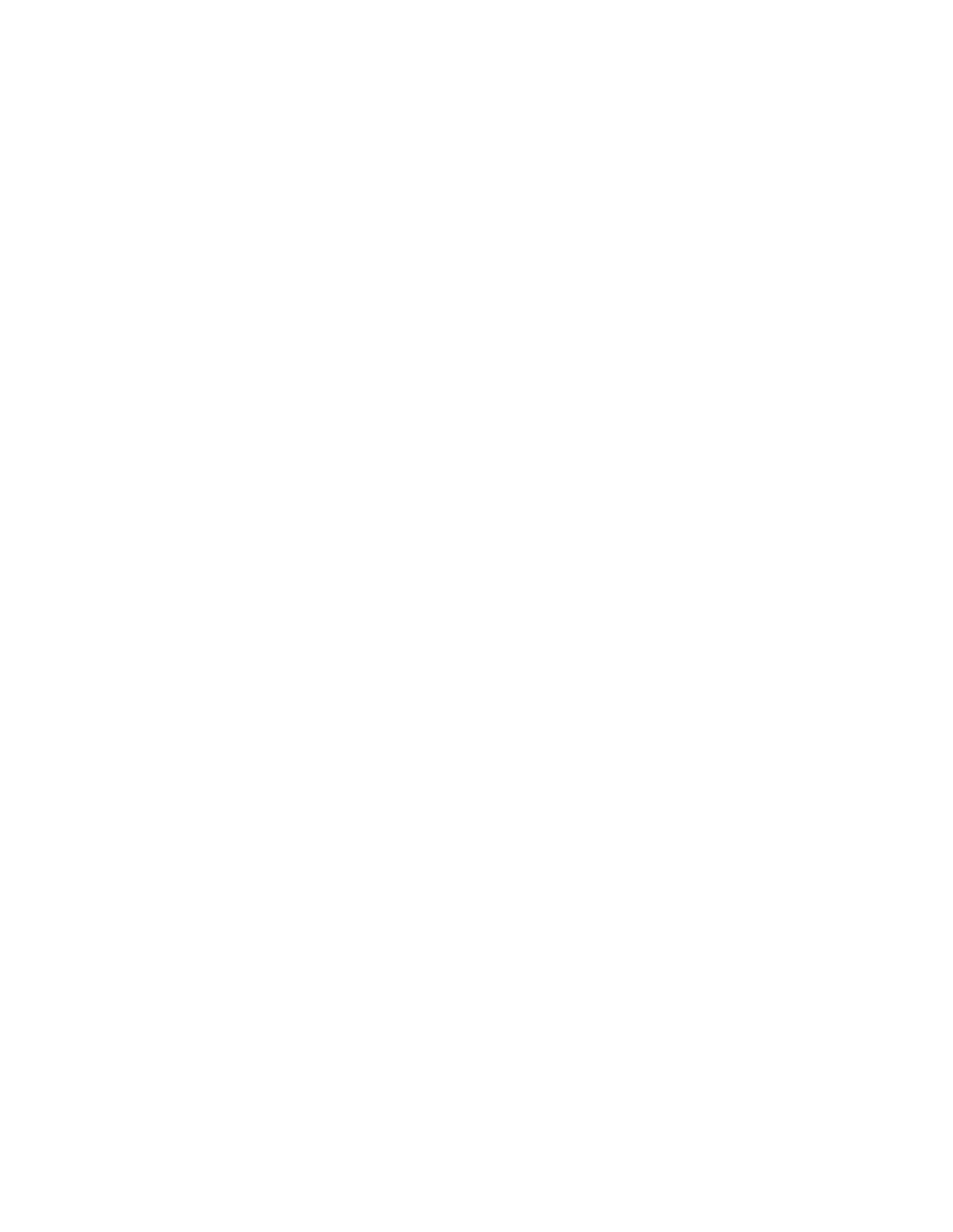#### 1 **Background**

The Karuk Tribe is the second largest Tribe in California, with over 3,500 Tribal members currently enrolled. The Karuk Tribe is located along the middle Klamath River in northern California. Karuk Ancestral Territory covers over 90 miles of the mainstem Klamath River and numerous tributaries. The Klamath River system is central to the culture of the Karuk People, as it is a vital component of our religion, traditional ceremonies, and subsistence activities. Degraded water quality and quantity has resulted in massive fish kills, increased occurrences of toxic algae, and outbreaks of fish diseases. Impaired water quality conditions also apply extreme limitations and burdens to our cultural activities.

The Karuk Tribe's Department of Natural Resources has been monitoring daily water quality conditions in the Klamath River since January of 2000 and tributaries to the Klamath River since 1998. The Karuk Tribe has been collaboratively involved in maintaining water quality stations along the Klamath River and its tributaries with the United States Environmental Protection Agency (USEPA), the United States Geological Survey (USGS), the Yurok Tribe, Oregon State University and PacificCorps. The following tables summarize waters within the ancestral territory, tribal uses and goals of these waters, and impairments to these uses and goals (Tables 1-2).

**Table 1 -** Atlas of Tribal Waters within Ancestral Territory

| <b>Atlas of Tribal Waters</b><br><b>Within Ancestral Territory</b> |         |  |  |  |  |  |
|--------------------------------------------------------------------|---------|--|--|--|--|--|
| Total number of Klamath River<br>miles                             |         |  |  |  |  |  |
| Total number of perennial stream<br>miles                          | 1,900   |  |  |  |  |  |
| Total number of lake acres                                         |         |  |  |  |  |  |
| Total number of wetland acres                                      | UNKNOWN |  |  |  |  |  |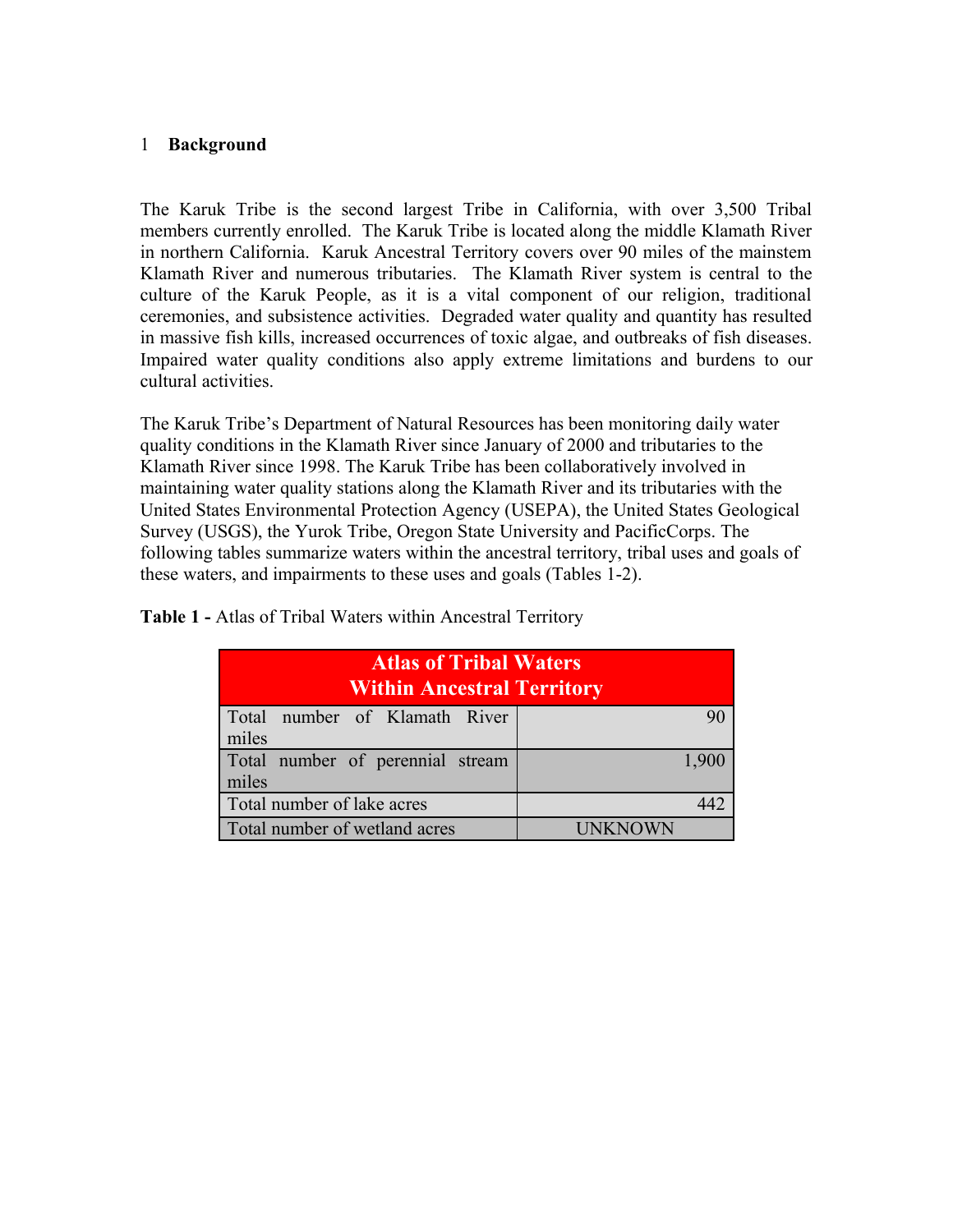| <b>Table 2 -</b> Designated uses, tribal goals and parameters measured to analyze impairments |  |  |  |
|-----------------------------------------------------------------------------------------------|--|--|--|
| to tribal uses and goals.                                                                     |  |  |  |

| <b>Making Assessment Decisions</b>                         |                                                                           |  |  |  |  |  |  |  |
|------------------------------------------------------------|---------------------------------------------------------------------------|--|--|--|--|--|--|--|
| <b>Designated Beneficial Uses and Tribal</b><br>Goals      | Parameter(s) to be Measured to<br><b>Determine Support of Use of Goal</b> |  |  |  |  |  |  |  |
| Rare, Threatened, or Endangered Species<br>(RARE)          | Temperature, DO, pH, Conductivity,                                        |  |  |  |  |  |  |  |
| Subsistence Fishing (FISH)                                 | Temperature, DO, pH, Conductivity                                         |  |  |  |  |  |  |  |
| Cold Freshwater Habitat (COLD)                             | Temperature, Turbidity                                                    |  |  |  |  |  |  |  |
| Cultural Contact Water (CUL-1)                             | Temperature, Phosphorus, Nitrogen                                         |  |  |  |  |  |  |  |
| Cultural Non-Contact Water (CUL-2)                         | Temperature, Phosphorus, Nitrogen                                         |  |  |  |  |  |  |  |
| Fish Consumption (FC)                                      | Temperature, Phosphorus, Nitrogen                                         |  |  |  |  |  |  |  |
| Water Contact Recreation (REC-1)                           | Temperature, Phosphorus, Nitrogen                                         |  |  |  |  |  |  |  |
| Non-Contact Water Recreation (REC-2)                       | Temperature, Phosphorus, Nitrogen                                         |  |  |  |  |  |  |  |
| Spawning, Reproduction, and/or Early<br>Development (SPWN) | Temperature, DO, pH, Conductivity,<br>Turbidity                           |  |  |  |  |  |  |  |

#### 2 **Purpose of the water quality monitoring program**

The overarching mission of the Karuk Tribe is to protect, promote, and preserve the cultural resources, natural resources, and ecological processes upon which the Karuk People depend. This mission requires the protection and improvement of the quality and quantity of water upstream and flowing through Karuk Ancestral Territory and Tribal trust lands.

The Karuk Tribe Water Quality Program (KTWQP) is currently evaluating the overall condition of water quality on Karuk Ancestral Territory (KAT), monitoring the extent to which water quality changes over time, and identifying impacts to beneficial uses. Data the KTWQP collects is indispensable in monitoring water quality conditions within the Klamath River Basin and providing valuable information to ongoing water quality management processes. The information produced allows the Karuk Tribe to give valuable input in land management decisions and demonstrates the Tribe's commitment to sound resource management.

The Klamath River in California is listed as an impaired water body under the Clean Water Act (CWA) Section 303(d) list for temperature, nutrients, dissolved oxygen (DO), sediment, and microcystin (NCRWQCB, 2009). The mid-Klamath River can have elevated water temperatures, low dissolved oxygen levels, elevated sediment loads, loading from organic matter, and high levels of the cyanotoxin, microcystin. These detrimental conditions are caused by a variety of factors including the presence of Iron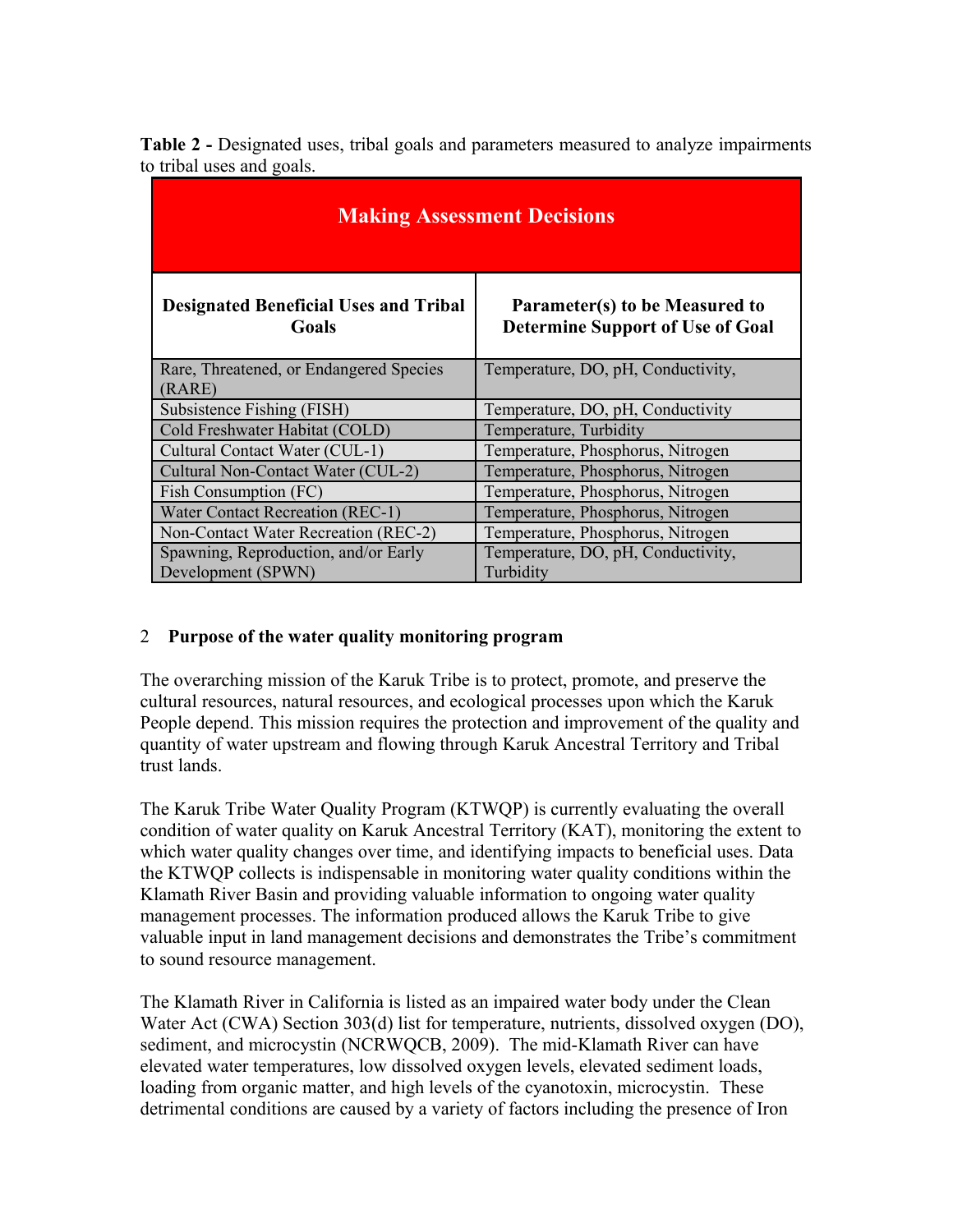Gate and Copco Reservoirs, hydrological modification, agricultural use, timber harvesting, mining activities, and fire suppression (NCRWQCB, 2009). Some of the beneficial uses that are important to the Karuk Tribe and impacted by poor water quality conditions are, cultural use (CUL), subsistence fishing (FISH), cold freshwater habitat (COLD), recreation (REC-1 and 2), commercial and sport fishing (COMM), shellfish harvesting (SHELL), rare, threatened, or endangered species (RARE), migration of aquatic organisms (MIGR), spawning, reproduction, and/or early development (SPWN), and wildlife habitat (WILD) (NCRWQCB, 2007).

The data that the KTWQP collects is useful to Tribes, state and federal processes, and restoration efforts to assess current and past water quality conditions in the mid-Klamath River. For example, the North Coast Regional Water Quality Control Board (NCRWQCB) has developed a Total Maximum Daily Load (TMDL) for the Klamath River and has begun implementing TMDL's in the Scott, Shasta, and Salmon Rivers. KTWQP data was used in the development of the technical portion of the TMDL's. Compliance points for tracking water quality improvements through TMDL implementation were placed at KTWQP long-term monitoring locations. On February 18, 2010, forty-eight entities signed on to the Klamath Hydroelectric Settlement Agreement (KHSA) to remove the four lower dams of the Klamath Hydroelectric Project (KHP). For this agreement, water quality monitoring will occur to establish baseline water quality conditions before the dams are removed in 2020.

The Karuk Tribe has established water quality standards for waters within KAT. The details of these standards are outlined in the Karuk Tribe Water Quality Monitoring Plan (Karuk, 2002).

#### **3 Collaboration/Coordination with other groups addressing water quality concerns**

The KTWQP has found that the key to a successful water quality program in the Klamath is to build collaborative relationships and coordinate with other entities in the basin. This adds credibility to our data sets, builds trust in our monitoring techniques, stretches water quality dollars by combining and coordinating monitoring efforts whenever feasible, and increases the Tribe's ability to conduct research and monitoring in the mid-Klamath. Our partners include: Yurok Tribe, Klamath Tribes, Hoopa Tribe, Quartz Valley Indian Community, Resighini Rancheria, Humboldt State University, Oregon State University, UC Berkeley, U.S. Fish and Wildlife Service, EPA Region IX, North Coast Regional Water Quality Control Board, State Water Resources Control Board, U.S. Forest Service, U.S Geological Survey, Humboldt County, Salmon River Restoration Council, Mid Klamath Watershed Council, Institute for Fisheries Resources, Pacific Coast Federation of Fishermen's Associations, and Klamath Riverkeeper.

The KTWQP participates in many collaborative workgroups. We currently attend meetings, provide constructive feedback, help set research and monitoring priorities, working in technical subgroups, looking for and providing support for others grant proposals, and conduct monitoring and research. Some of the workgroups we participate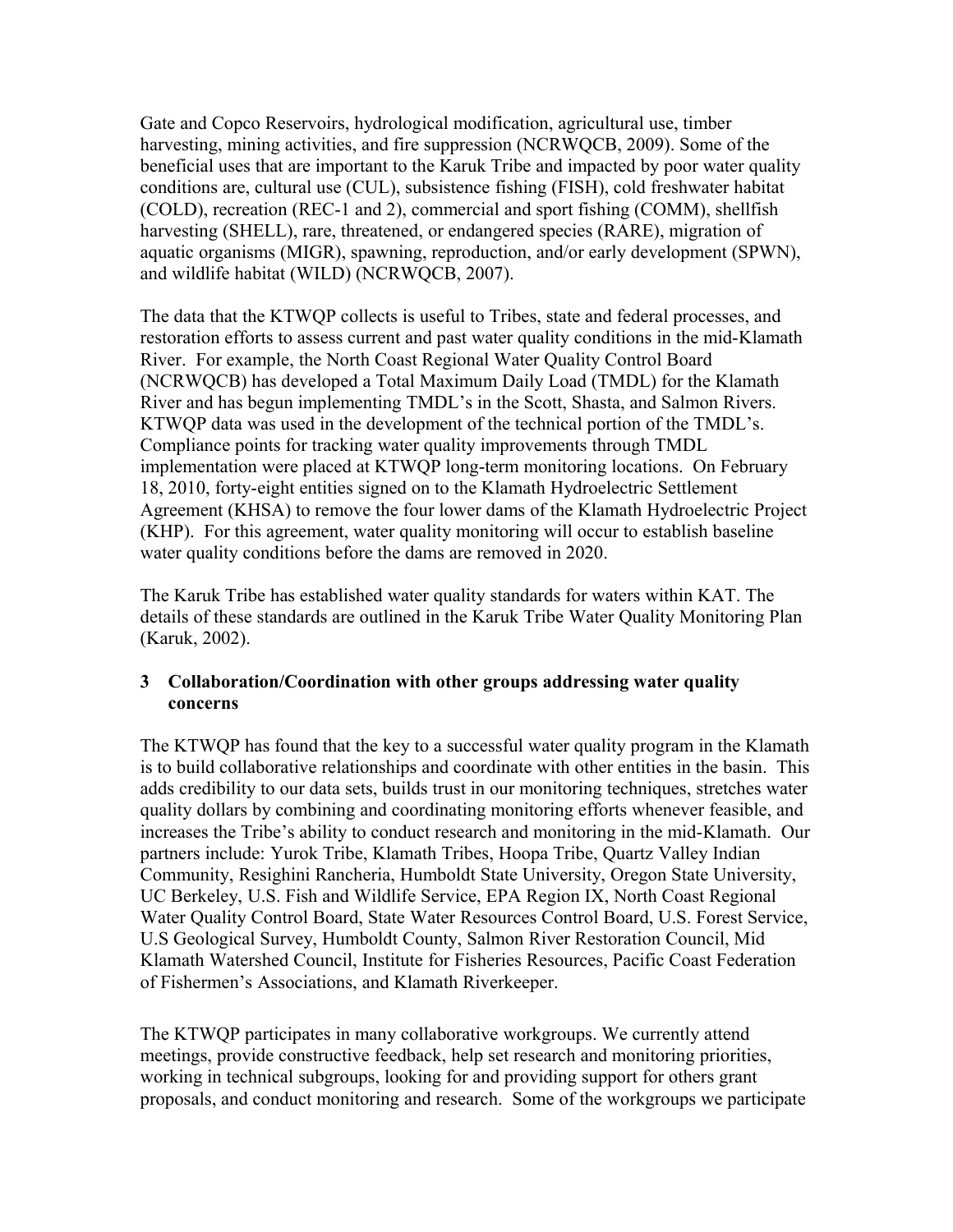in include: the Klamath Blue Green Algae Workgroup, State Blue Green Algae Workgroup, Klamath Basin Monitoring Group, Klamath Tribal Water Quality Workgroup, and the Klamath Fish Health Assessment Team.

#### 4 **Design of our water quality monitoring program**

The purpose of the Karuk Tribe's water quality monitoring program is to evaluate the quality of water flowing into, through, and out of Karuk Ancestral Territory and Tribal Trust lands. We have combined the Tribe's goals with those of our collaborators listed above to establish a network of monitoring stations. We have established monitoring stations both within and above KAT. These stations form a longitudinal profile of water quality conditions along the mid-Klamath River and associated major tributaries.



**Figure 1.** Overview of the Karuk Tribe's water quality monitoring locations along the Klamath River in 2010.

Nutrient grab samples and phytoplankton are collected both in the Klamath River and the major tributaries, whereas public health monitoring for algal toxins occurs just in the mainstem (Table 3). With the exception of the Scott River, continuous water quality monitoring stations are located at USGS gauging stations. This sampling focuses around the summer base flow (the growing season), which is generally from May-October. This is commonly when water quality impairments stress beneficial uses. However, grab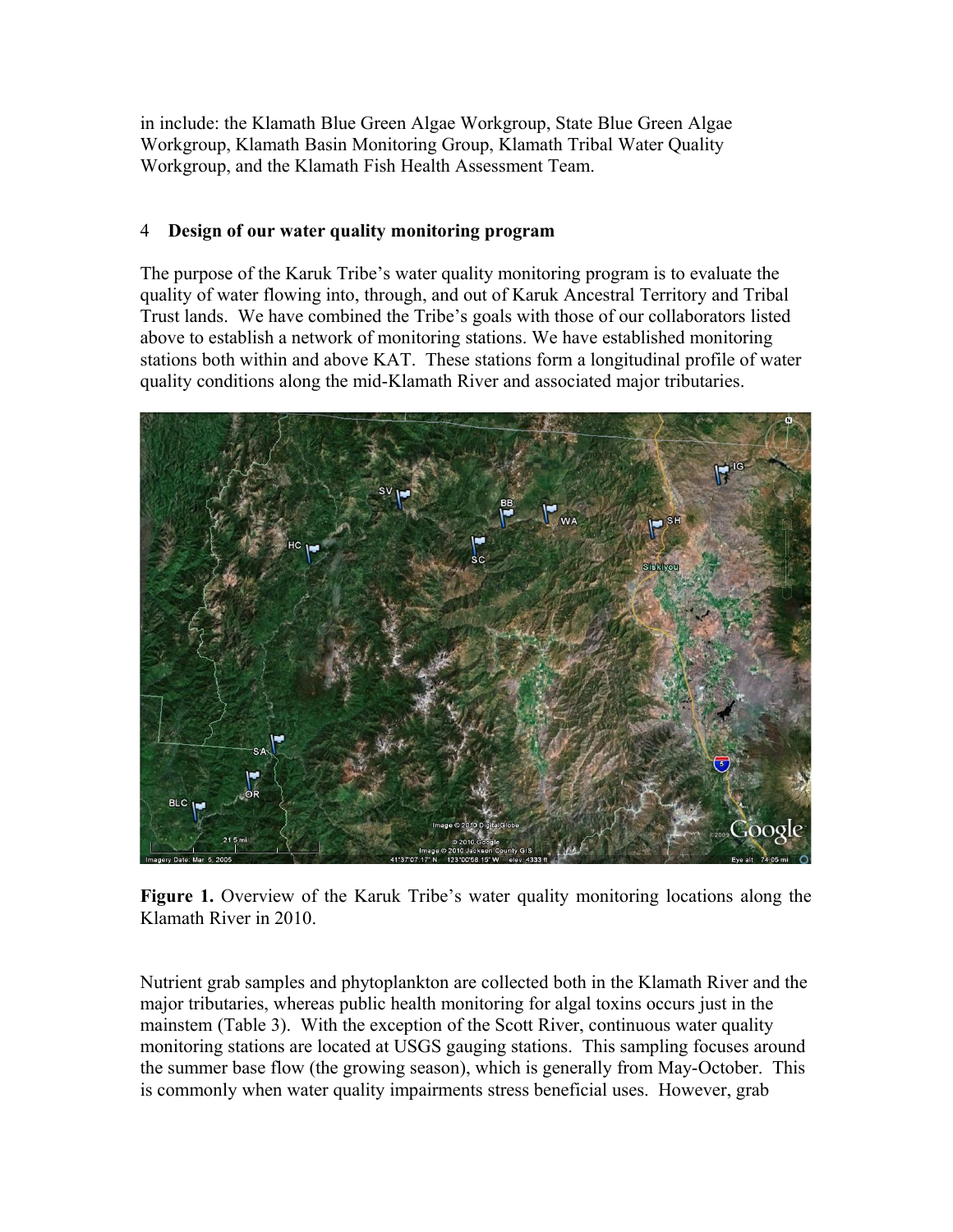sampling may continue throughout the year to help establish annual baseline load conditions.

Frequency of sampling is greatly dependent on resources and monitoring objectives. For our sampling, we focus our resources on increasing frequency when the dynamics are changing at the greatest rate for that parameter. For example, nutrient and phytoplankton dynamics are in flux more over the growing season than during the rest of the year. Therefore, grab samples may be collected approximately bimonthly (2x/month) during the growing season (May-October) and monthly the remainder of the year. Public health monitoring frequency is aimed at being able to inform the public of health threats. Therefore, in KAT, sampling frequency increases during August and September when the peak of the algal bloom has been documented (Kann and Corum 2009).

During the winter and early spring months the KTWQP collects turbidity data at Bluff Creek and the Salmon River. These sites were chosen to monitor the effect of road decommissioning projects within these watersheds. Sediment run-off is generally during the wet, rainy winter months and during the spring when rain-on-snow events can occur.

**Table 3 -** Site codes and locations of Karuk sampling stations for nutrients, algal toxins and Sondes. Nutrient Suite indicates collecting nutrients, algal toxins and phytoplankton. Sonde indicates real time monitoring, and public health designates surface grab sampling for phytoplankton and algal toxins.

| <b>2009 Locations and Parameters Monitored</b> |                 |           |              |       |              |              |                         |  |
|------------------------------------------------|-----------------|-----------|--------------|-------|--------------|--------------|-------------------------|--|
| <b>Site</b>                                    | Latitude        | Longitude | Nutrient     | Sonde | Public       | Winter       | Location                |  |
| ID                                             |                 |           | Suite        |       | Health       | Turbidity    |                         |  |
| <b>BLC</b>                                     | N <sub>41</sub> | W 123     |              | X     |              | $\mathbf{X}$ | <b>Bluff Creek near</b> |  |
|                                                | 14.417          | 39.417    |              |       |              |              | mouth                   |  |
| <b>OR</b>                                      | N <sub>41</sub> | W 123     | $\mathbf{X}$ | X     | $\mathbf{X}$ |              | Klamath River at        |  |
|                                                | 18.336          | 31.895    |              |       |              |              | Orleans                 |  |
| <b>SA</b>                                      | N <sub>41</sub> | W 123     | $\mathbf{X}$ | X     |              | X            | Salmon River at         |  |
|                                                | 22.617          | 28.633    |              |       |              |              | <b>USGS</b> Gage        |  |
| HC                                             | N <sub>41</sub> | W 123     | X            |       | X            |              | <b>Klamath River</b>    |  |
|                                                | 43.780          | 25.775    |              |       |              |              | downstream of           |  |
|                                                |                 |           |              |       |              |              | <b>Happy Camp</b>       |  |
| SV                                             | N <sub>41</sub> | W 123     | $\mathbf{X}$ | X     | X            |              | Klamath River           |  |
|                                                | 50.561          | 13.132    |              |       |              |              | downstream of           |  |
|                                                |                 |           |              |       |              |              | Seiad Valley            |  |
| <b>SC</b>                                      | N <sub>41</sub> | W 123     | X            | X     |              |              | <b>Scott River at</b>   |  |
|                                                | 46.100          | 01.567    |              |       |              |              | Johnson's Bar           |  |
| <b>BB</b>                                      | N <sub>41</sub> | W 122     | X            |       | X            |              | Brown Bear River        |  |
|                                                | 49.395          | 57.718    |              |       |              |              | Access on Klamath       |  |
|                                                |                 |           |              |       |              |              | River                   |  |
| <b>WA</b>                                      | N 41            | W 122     | X            |       |              |              | Klamath River at        |  |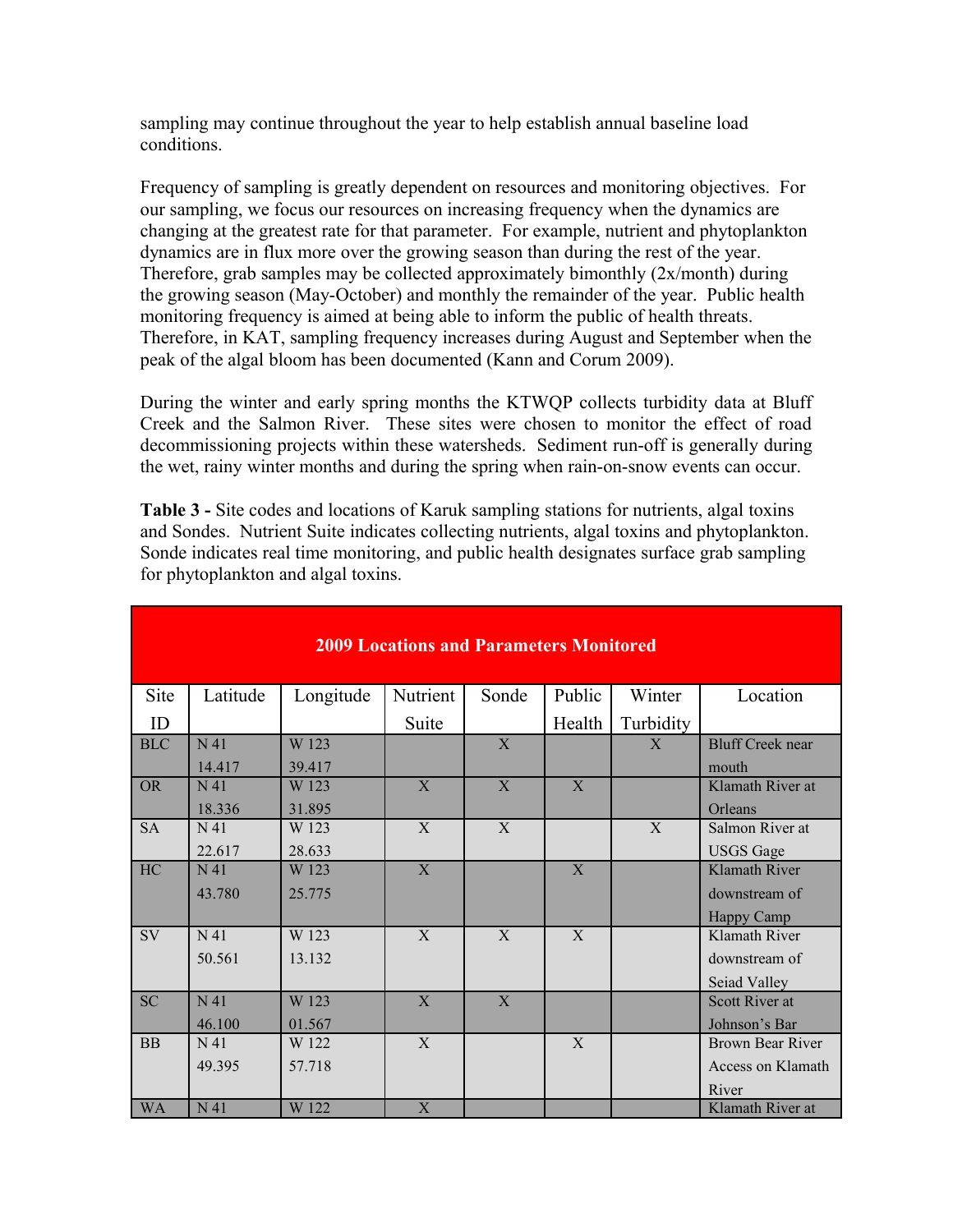|                             | 50.242          | 51.895 |                |  | Walker Bridge          |
|-----------------------------|-----------------|--------|----------------|--|------------------------|
| $\overline{\phantom{a}}$ SH | N <sub>41</sub> | W 122  | X              |  | Shasta River at        |
|                             | 49.390          | 35.700 |                |  | <b>USGS</b> Gage       |
| $\overline{\text{IG}}$      | N <sub>41</sub> | W 122  | $\overline{X}$ |  | Klamath River          |
|                             | 55.865          | 26.532 |                |  | below Iron Gate        |
|                             |                 |        |                |  | <b>Hatchery Bridge</b> |

Further discussion of monitoring protocols and procedures can be found in the KTWQP's Annual Monitoring Report, formerly Water Quality Assessment Report, and the Mid-Klamath River Nutrient, Periphyton, Phytoplankton and Algal Toxin Sampling Analysis Plan, and the Karuk Tribe Quality Assurance Protocols and Procedures document (QAPP).

#### **5 How water quality data is interpreted and managed**

The Yurok Tribe received a grant under the Environmental Information Exchange Network Program and used it to develop the Yurok Tribe Environmental Data Storage System (YEDSS). This system has been shared with the Klamath Basin Tribal Water Quality Workgroup, including the Karuk Tribe. All sonde and nutrient sampling data will be entered and stored in YEDSS. YEDSS utilizes user defined flag criteria which are automatically applied to the data set. This is very useful in Quality Assurance and Quality Control (QA/QC) screening. Data entries that fall outside excepted ranges are automatically flagged for further analysis. See example in Figure 2.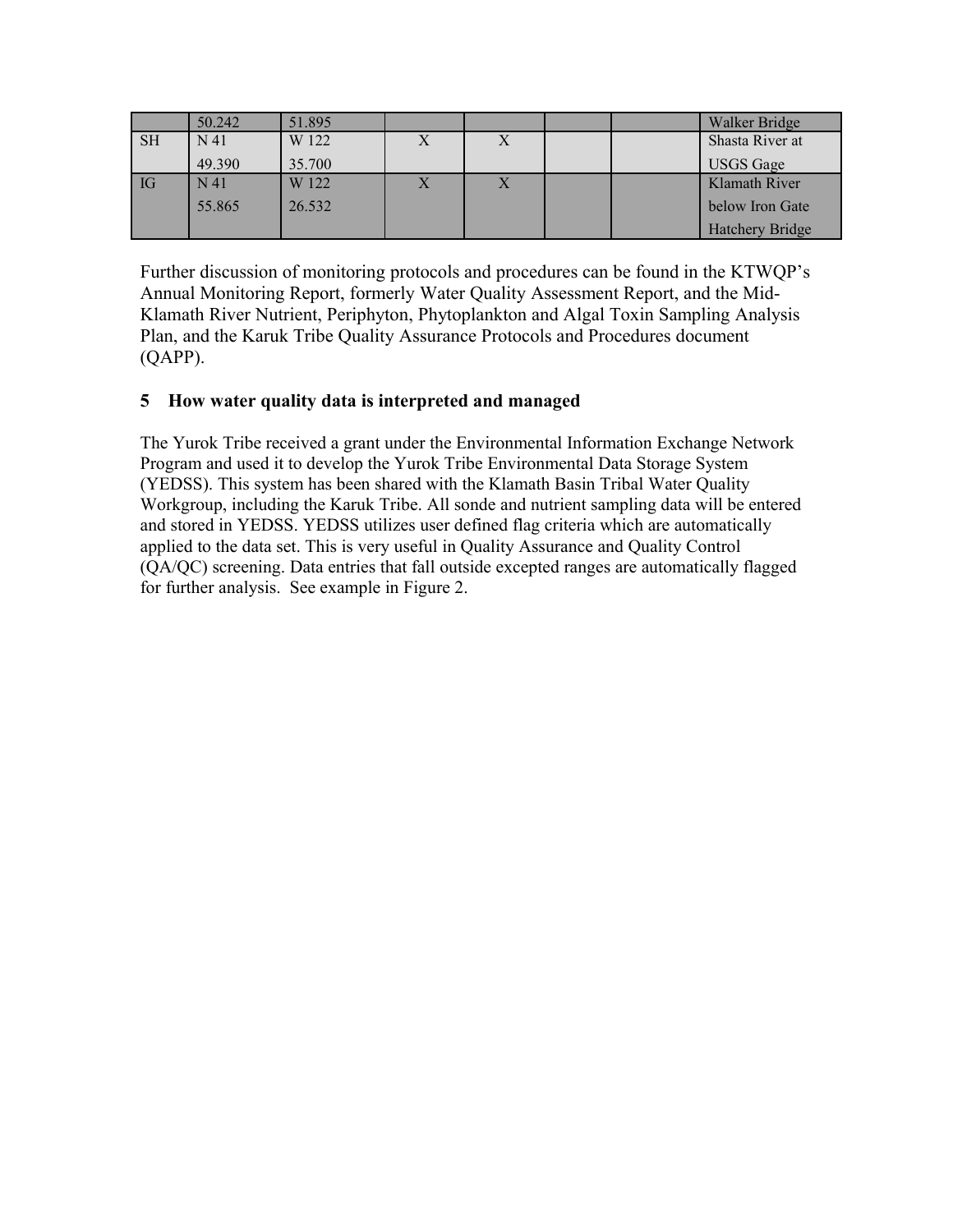

**Figure 2.** Flagging Criteria automatically applied to sonde data.

Raw data and data that have under-gone further QA/QC are automatically archived separately. Metadata associated with each data type are also stored within the system and can be easily accessed when questions arise. Phytoplankton and algal toxin data will be entered into Excel spreadsheets that are checked for accuracy by the Project Manager and backed up onto the KTWQP network, and an external hard drive system that is maintained offsite.

Data is compiled using spreadsheets and YEDDS. Graphical and statistical analyses are used to asses the current status and trends of monitored water bodies. In addition, comparisons between sites can also be made. (Final Guidance 106 CWA 4-21) Overall water quality is evaluated using standards put forth in the Karuk Tribe's Water Quality Control Plan. Assessment of data also includes the evaluation of field methodology and data quality. Data collected is then submitted electronically to EPA via their Water Quality Exchange network (WQX) and made publicly available. Data may be utilized by other Tribes, agencies, and entities to help direct water resource management actions.

#### **6 Results of water quality monitoring during this project period**

The associated Water Quality Assessment Report spreadsheet describes current impairments.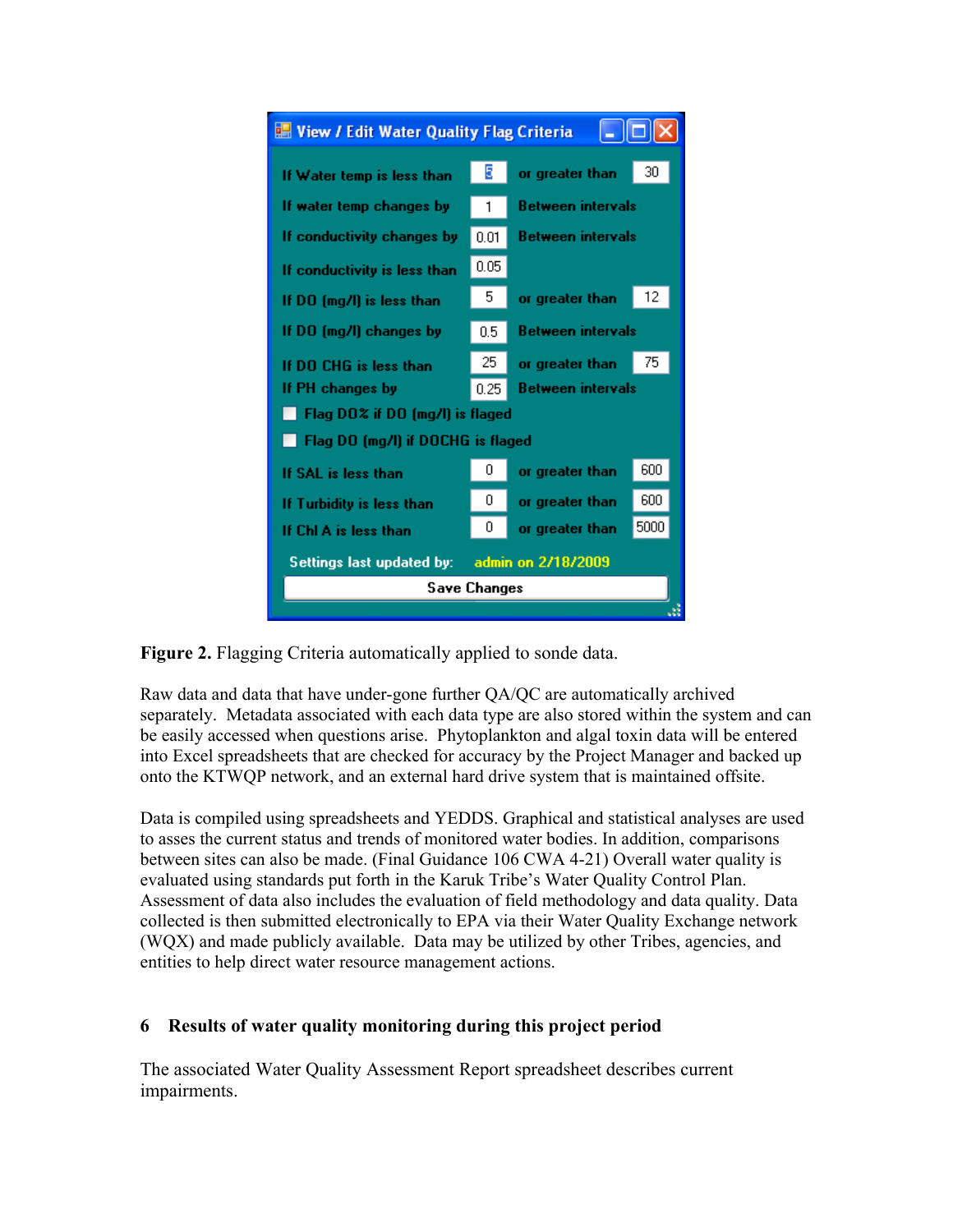The sonde data presented in Figures 3-8 shows seasonal temperature, dissolved oxygen and pH trends at mainstem Klamath River monitoring sites. In 2011, Seiad Valley (SV) and Orleans (OR) monitoring locations had similar thermographs when comparing daily averages. The Iron Gate (IG) site had less variability in average temperature fluctuations than SV or OR. Iron Gate also had a lower peak average temperature during July-August (Figure 3). This trend is further emphasized when looking at the average temperature over a six year period from 2006-2011 (Figure 4). The IG site is just downstream of Iron Gate dam. The dam released water has a moderating effect on water temperature, providing slightly warmer water in the fall and winter and colder water during summer peak temperatures. Comparing figure 4 and 3 there is a notable shift in the timing of peak water temperatures. These figures also show temperatures hovered around 12C for a couple weeks longer this spring than on average. The Tribally adopted chronic average temperature threshold of 15.5ºC is when average temperatures may be lethal for salmonids (Karuk, 2002). Despite an abnormally cool and wet spring all sites exceed this standard. This data supports the designation for impaired water temperature.

Average daily dissolved oxygen (DO) levels are generally higher at OR and decreased at more upstream sites in 2011 (Figure 5). Six-year DO daily averages show the seasonal DO differences between sites are less extreme in the middle of the summer when water temperatures are the highest (Figures 4 and 6). Iron Gate dam has a negative impact on DO levels in late September and October. At this time, DO levels below the dam are dropping, whereas at other locations along the Klamath River, the DO levels are increasing (Figure 5 and 6). This is of concern since this timing overlaps with fall-run salmonid migration and spawning. The Seiad site shows a DO shift during the middle of June, this is most likely due to improper calibration. There is a data gap in IG data that occurred due to an equipment failure caused by lightning.

Average daily pH trends vary between mainstem sites (Figures 7-8). Orleans has the least seasonal variability; daily average pH stays below 8.5. The Karuk Tribe has an adopted standard of  $6.5 \le pH \le 8.5$  (Karuk Tribe, 2002). In 2011, all sites have incomplete data sets due to probe malfunction and battery failure. Looking at the 6-year trend shows that pH generally peaks in late July and August at SV, with daily average pH exceedances above 8.5. Of all the mainstem sites, IG has the most exceedances, with a spike in pH occurring between mid-August into mid-September. The average daily pH at IG for 2006-2011 exceeded 8.5 for most of August and September. The spike in pH occurs during peak in river primary productivity and the lowest DO readings.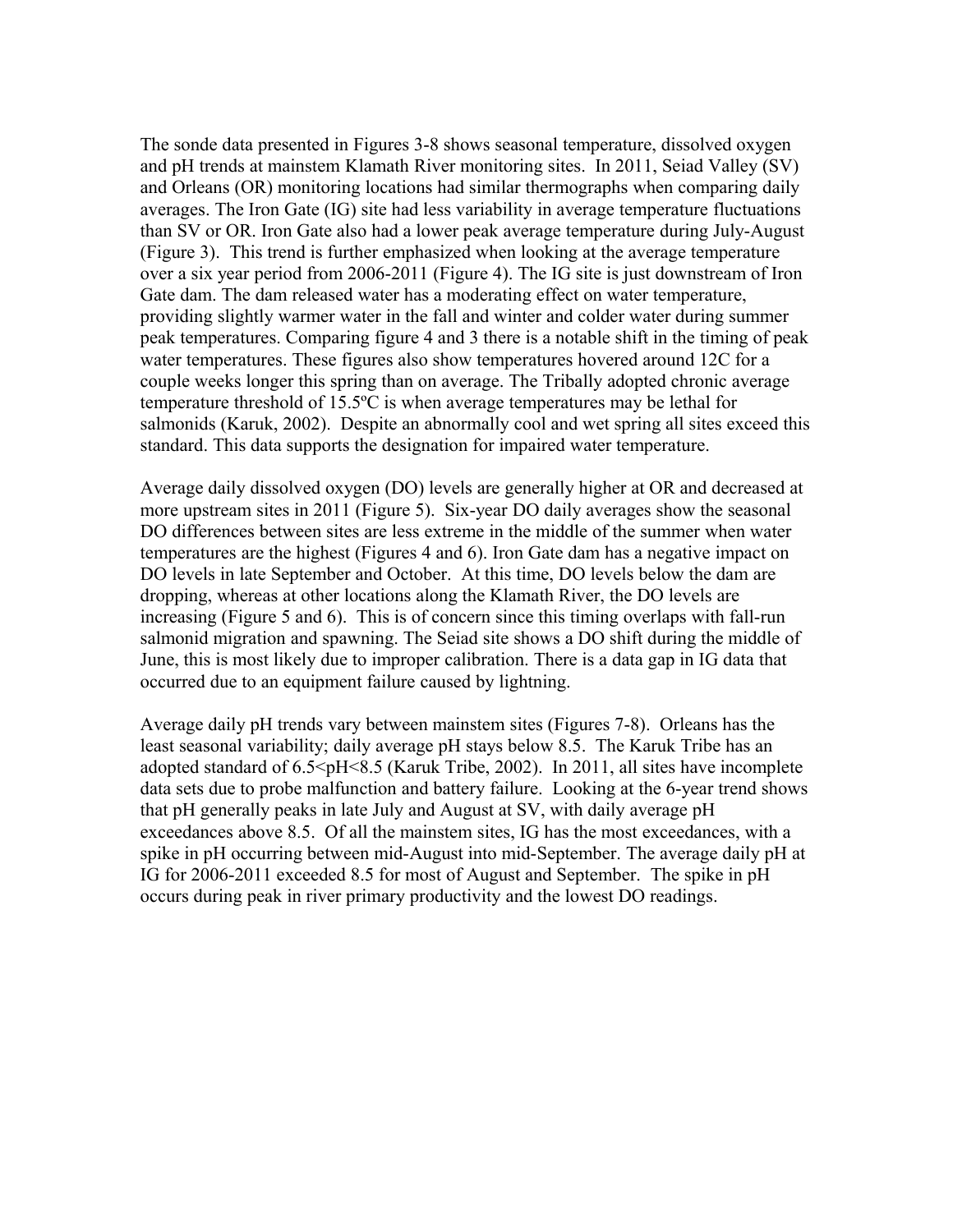

**Figure 3.** Daily average temperatures for 3 mainstem Klamath River sites in 2011: below Iron Gate dam (IG), Seiad Valley (SV), and Orleans (OR).



**Figure 4.** Average of daily average temperature from 2006-2011 at mainstem Klamath River sites: below Iron Gate dam (IG), Seiad Valley (SV), and Orleans (OR).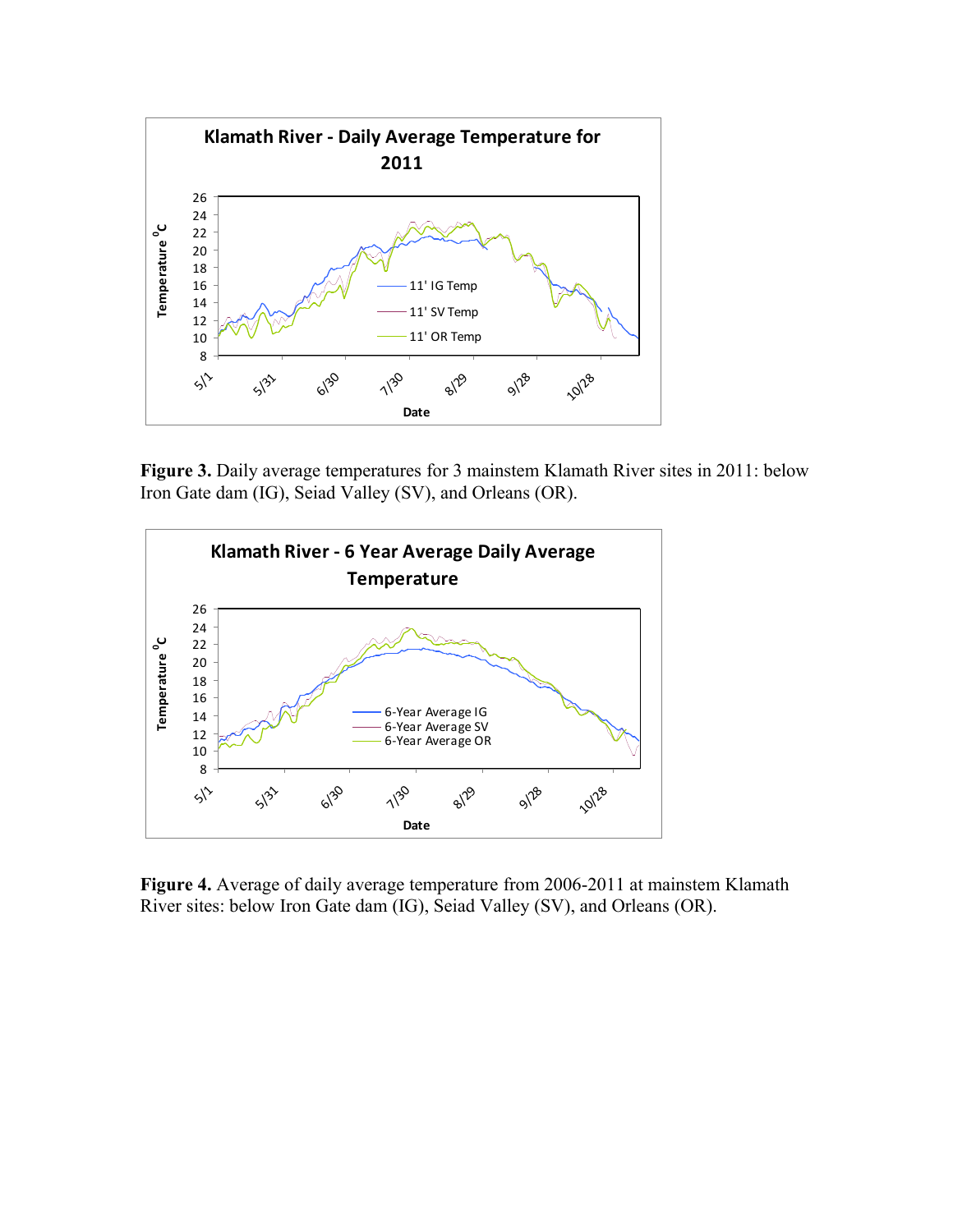

Figure 5. Daily average dissolved oxygen levels for 3 mainstem Klamath River sites in 2011: below Iron Gate dam (IG), Seiad Valley (SV), and Orleans (OR).



**Figure 6.** Average of average daily dissolved oxygen levels from 2006-2011 at mainstem Klamath River sites: below Iron Gate dam (IG), Seiad Valley (SV), and Orleans (OR).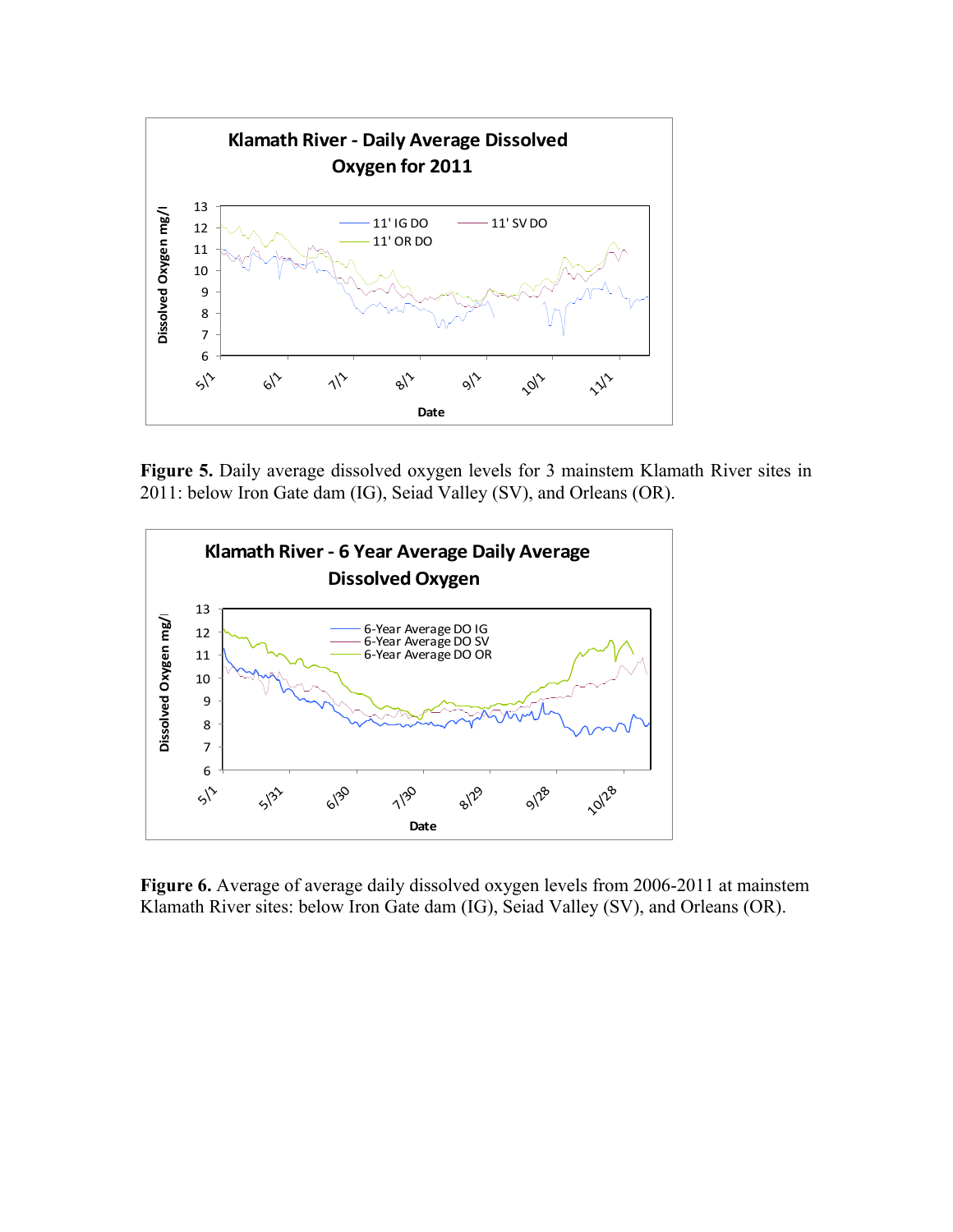

**Figure 7.** Daily average pH levels for 3 mainstem Klamath River sites in 2011: below Iron Gate dam (IG), Seiad Valley (SV), and Orleans (OR).



**Figure 8.** Average of average daily dissolved oxygen levels from 2006-2011 at mainstem Klamath River sites: below Iron Gate dam (IG), Seiad Valley (SV), and Orleans (OR).

The KTWQP have monitored three major Klamath tributaries with datasondes since 2006: the Shasta, Scott, and Salmon Rivers. Each of the tributaries has some similar seasonal trends in regards to water quality parameters. The Shasta River experiences much warmer temperatures in the early spring. This is due in part to ground water influences which tend to moderate water temperature. Compare this to the very similar temperature conditions in the Scott and Salmon River (Figure 9). In 2011, all monitored tributaries had highest daily average temperatures in mid August, followed by a drop in temperature around the last week of August (Figures 9-11). These water temperatures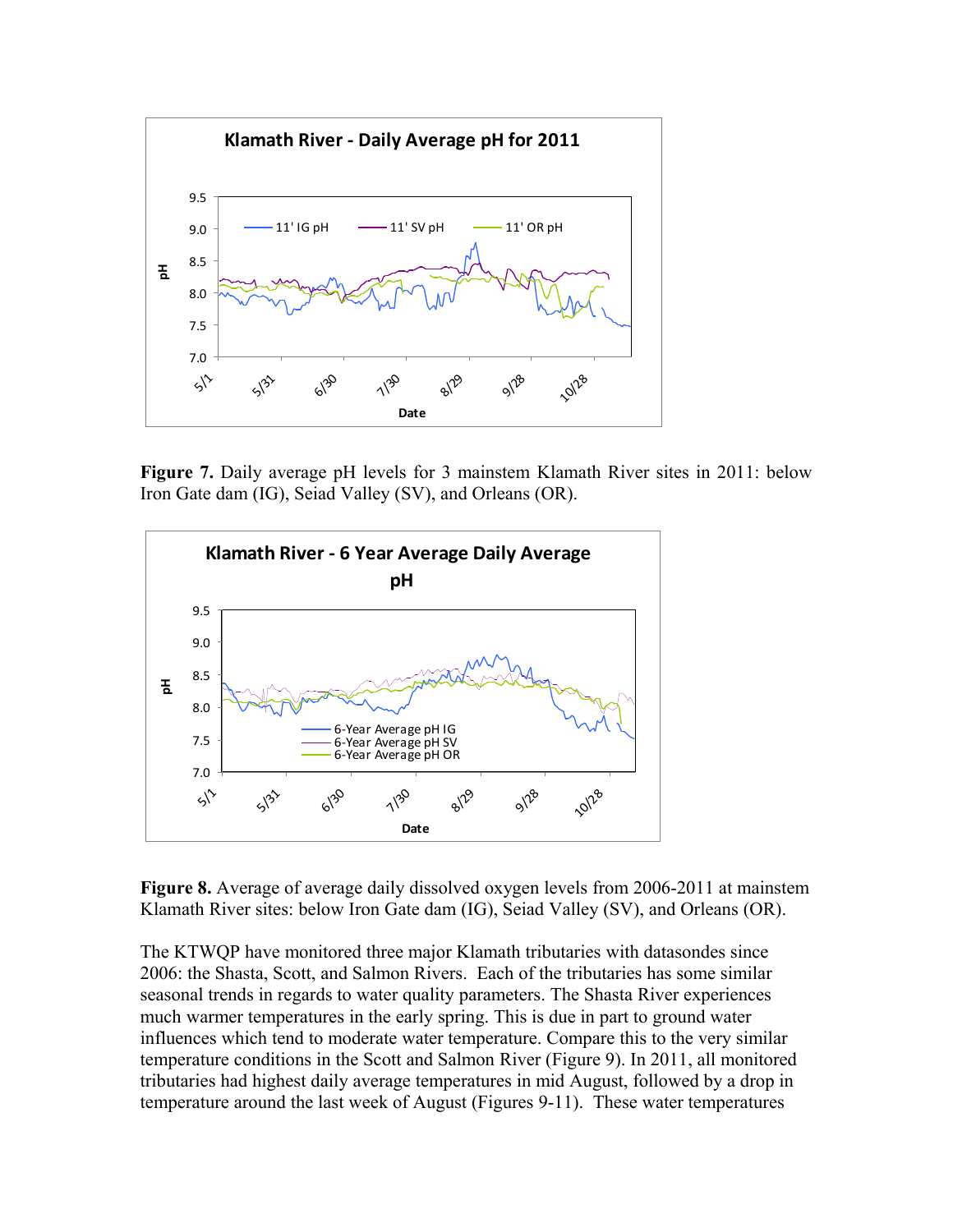correlate with high air temperatures in late July and early August. At all sites in 2011, water temperatures started to decline steadily by mid August. All sites exceeded the chronic temperature threshold of 15.5C (Karuk Tribe, 2002). Water temperature differed among sites towards the beginning of summer. Temperatures in the tributaries were much cooler this year overall then the previous 3 (Figure 10-12). Peak temperatures were delayed due to a cooler than average spring and greater than average snowfall.

At the Shasta river monitoring site DO dropped below the Tribal standard of 8.0 mg/l in 2011 (Figures 13). Keep in mind that these figures are daily averages of DO, and a figure with daily minimums would show greater exceedances. Salmon and Scott River did not fall below the 8.0mg/L DO threshold, based on daily averages. In 2011, the lowest DO levels occurred in late June to early August. This follows the general trend seen at all tributary site during the last 4 years (Figures 14-16).

Average daily pH varies between tributary sites (Figures 17). The Salmon River site had a pH just under 8 for most of the season. The Scott River site had 1 documented exceedance of 8.5 in 2011. The Scott River sonde experienced failure near the peak of pH readings. The Shasta River is listed as impaired for pH and had levels around 8.5 for most of the season monitored from May-October (Figure 18). Elevated pH levels in the Shasta are probably due in part to higher alkalinity levels.



**Figure 9.** Daily average water temperature for Scott, Shasta, and Salmon Rivers, 2011.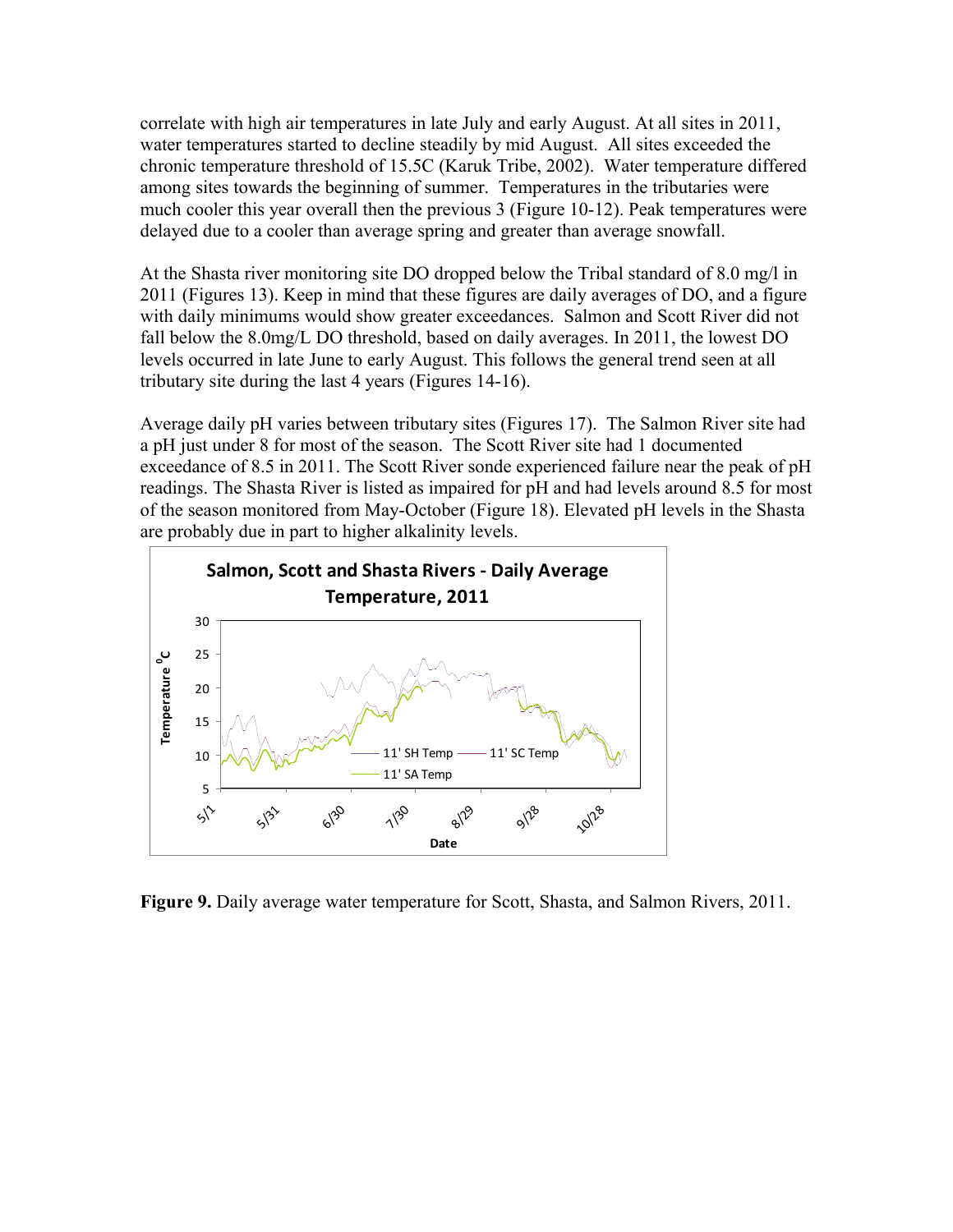

Figure 10. Daily average water temperatures for the Shasta River from 2008-2011.



Figure 11. Daily average water temperatures for the Scott River from 2008-2011.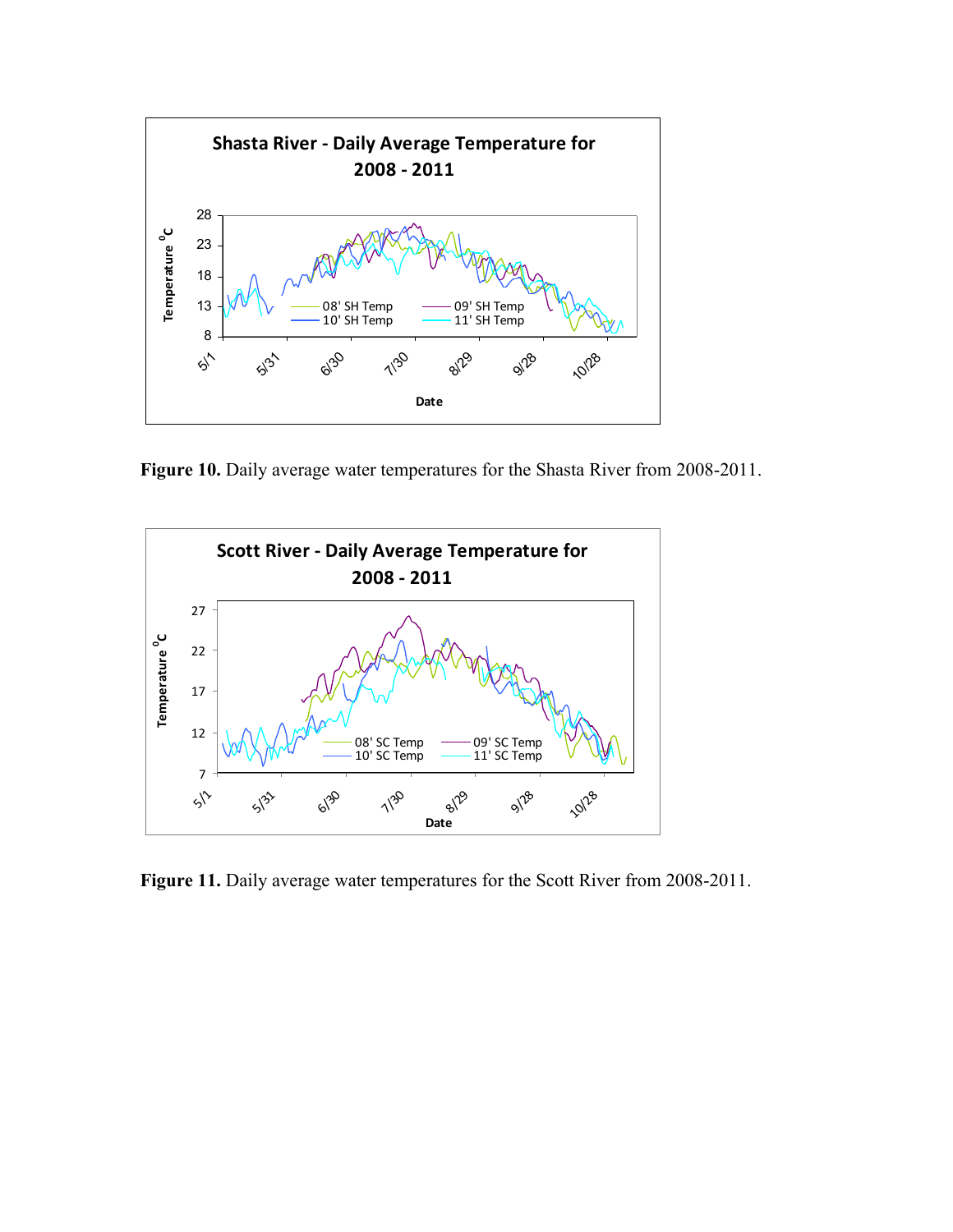

Figure 12. Daily average water temperatures for the Salmon River from 2008-2011.



**Figure 13.** Daily average dissolved oxygen for Salmon, Scott and Shasta River, 2011.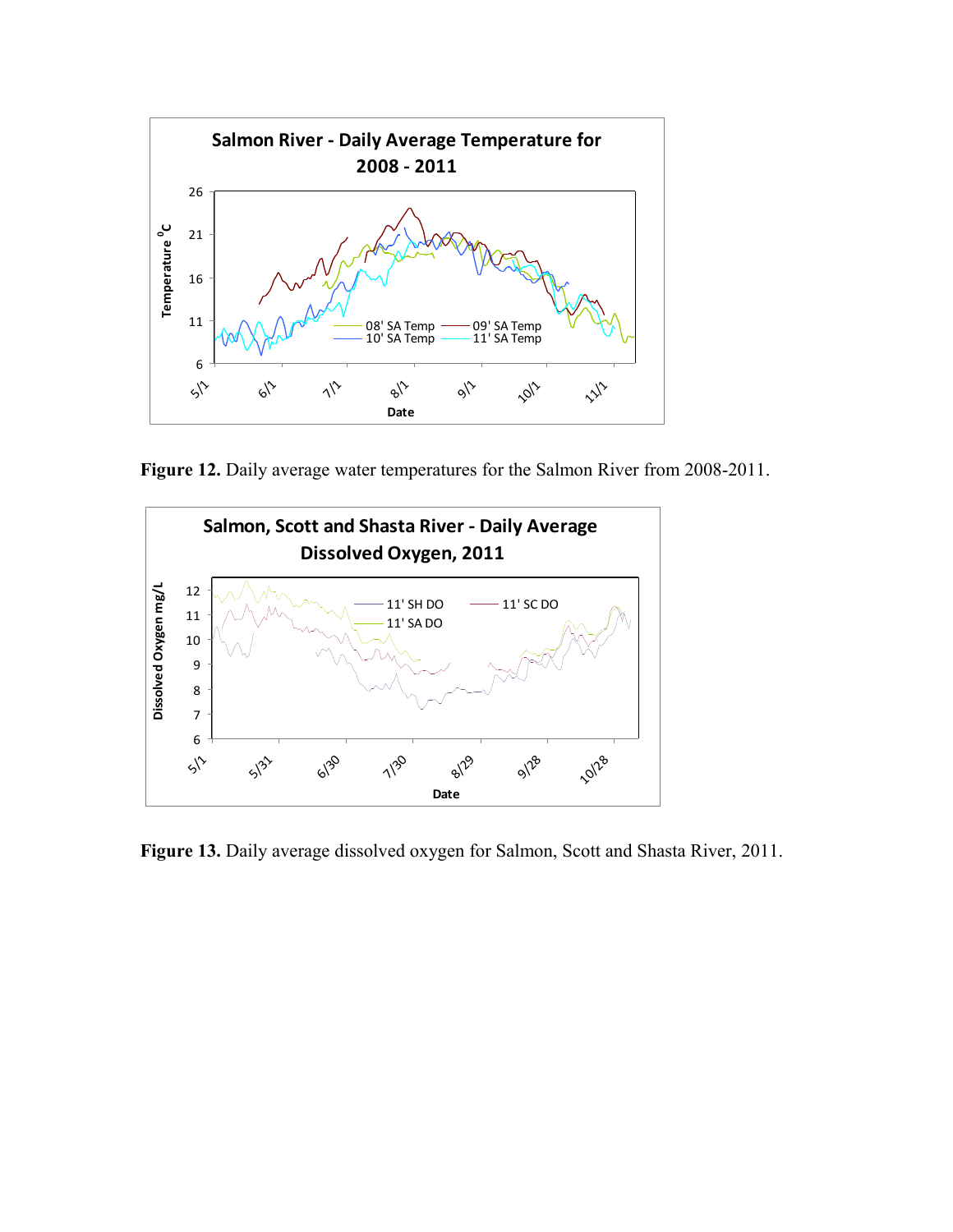

**Figure 14.** Daily average dissolved oxygen concentrations for the Shasta River from 2008-2011.



**Figure 15.** Daily average dissolved oxygen concentrations for the Scott River from 2008- 2011.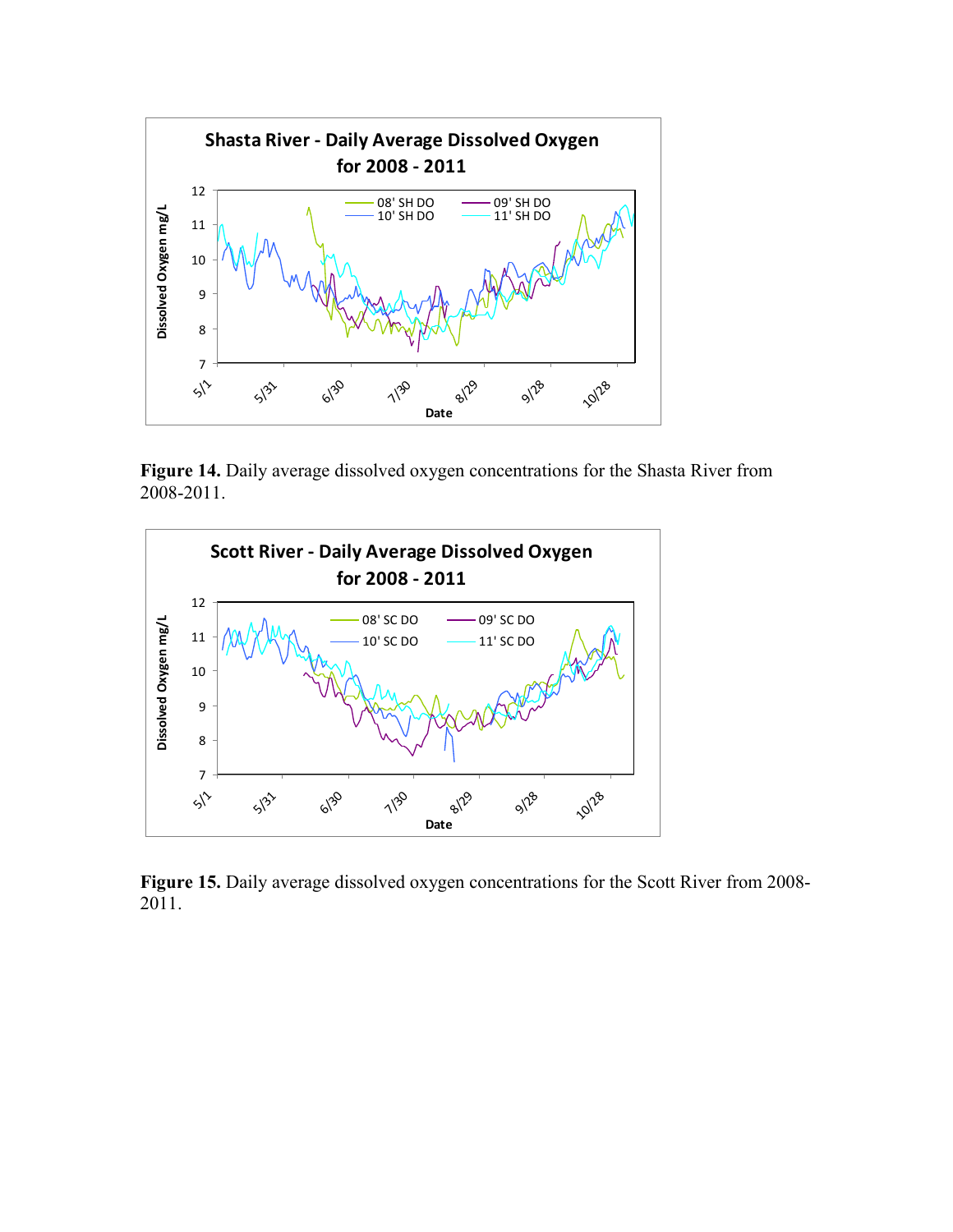

Figure 16. Daily average dissolved oxygen concentrations for the Salmon River from 2008-2011.



**Figure 17.** Daily average pH for Scott, Shasta, and Salmon Rivers, 2011.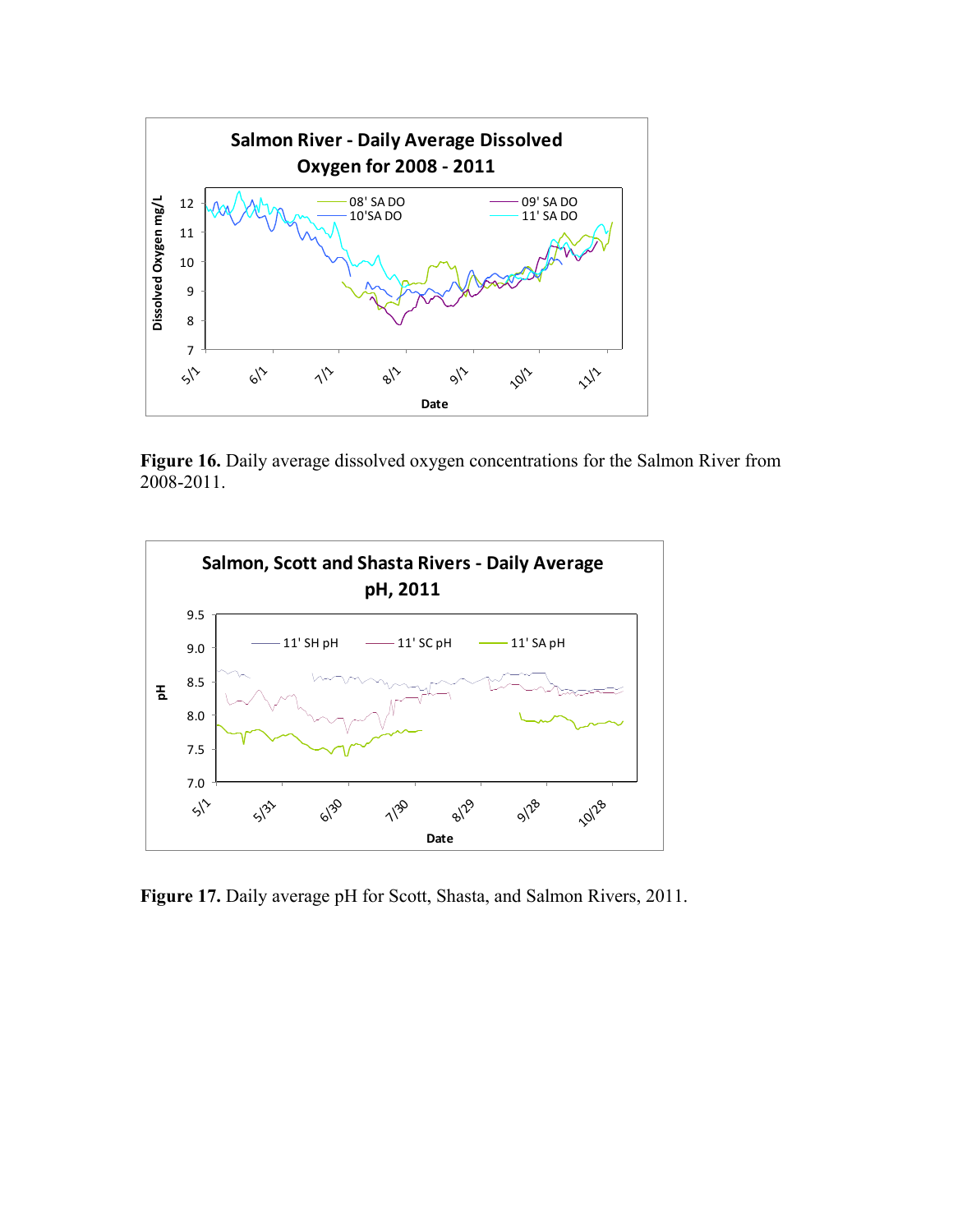

Figure 18. Daily average pH concentrations for the Shasta River from 2008-2011.



Figure 19. Daily average pH concentrations for the Scott River from 2008-2011.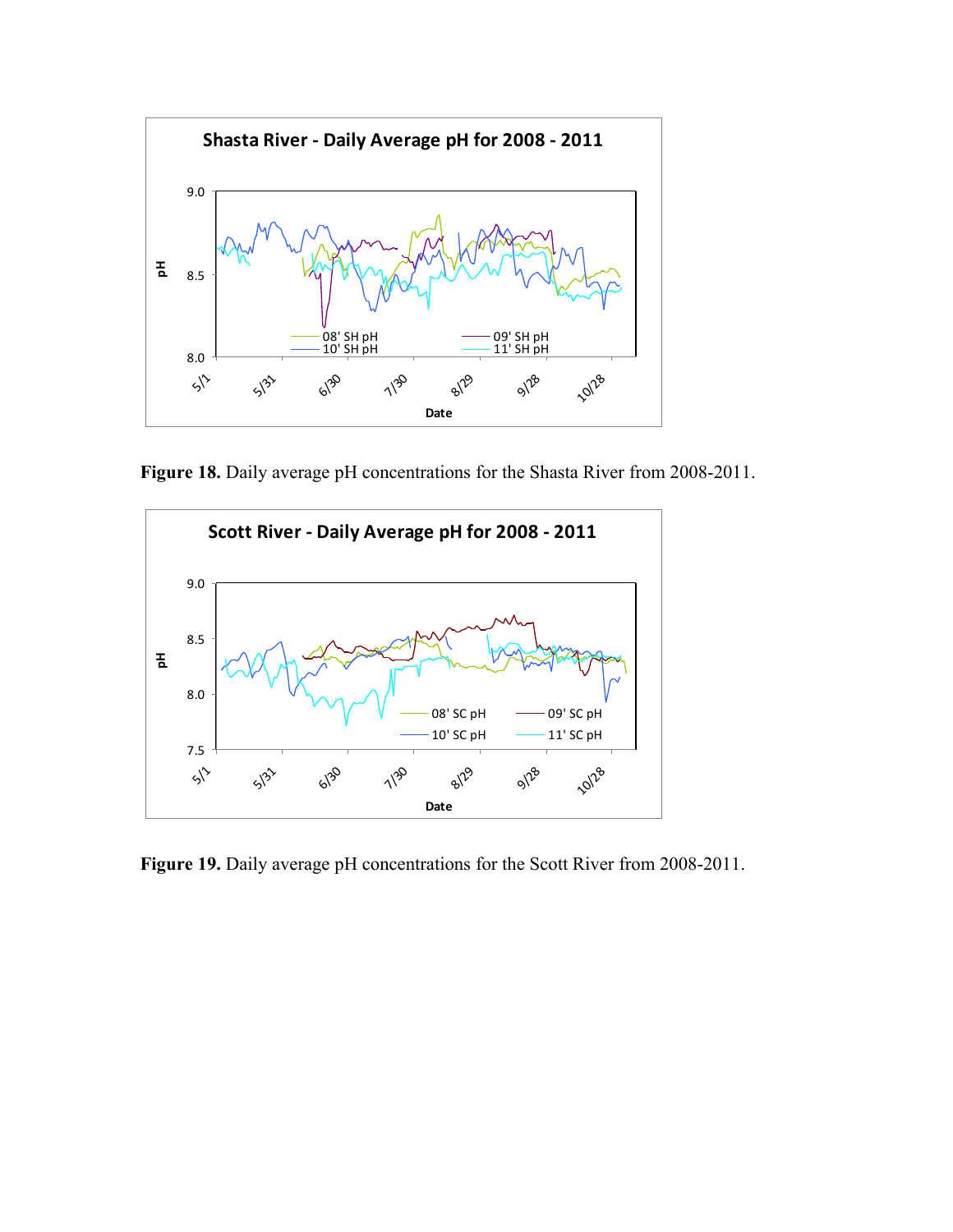

**Figure 20.** Daily average pH concentrations for the Salmon River from 2008-2011.

Nutrient samples were collected by the KTWQP in 2011 from the mainstem Klamath and major tributaries. Total phosphorus (TP) results for 2011 from the mainstem show the Iron Gate and Walker Bridge sites have the highest overall levels (Figure 21). TP levels decrease as one travels down river to SV, HC and OR sites. The longitudinal trends were similar in 2008-2011 (Figure 22). In 2008-2011 the Shasta River had the highest TP concentration, and the Scott and Salmon Rivers the lowest. For total nitrogen (TN), mainstem concentrations were highest at the most upriver sites (IG and WA) (Figures 23- 24). TN concentrations increased throughout the season, at least doubling between May and October. Overall the Shasta River had the highest TN, compared to other tributaries.



**Figure 21.** Total Phosphorus measured in mg/L for all monitored sites during 2011.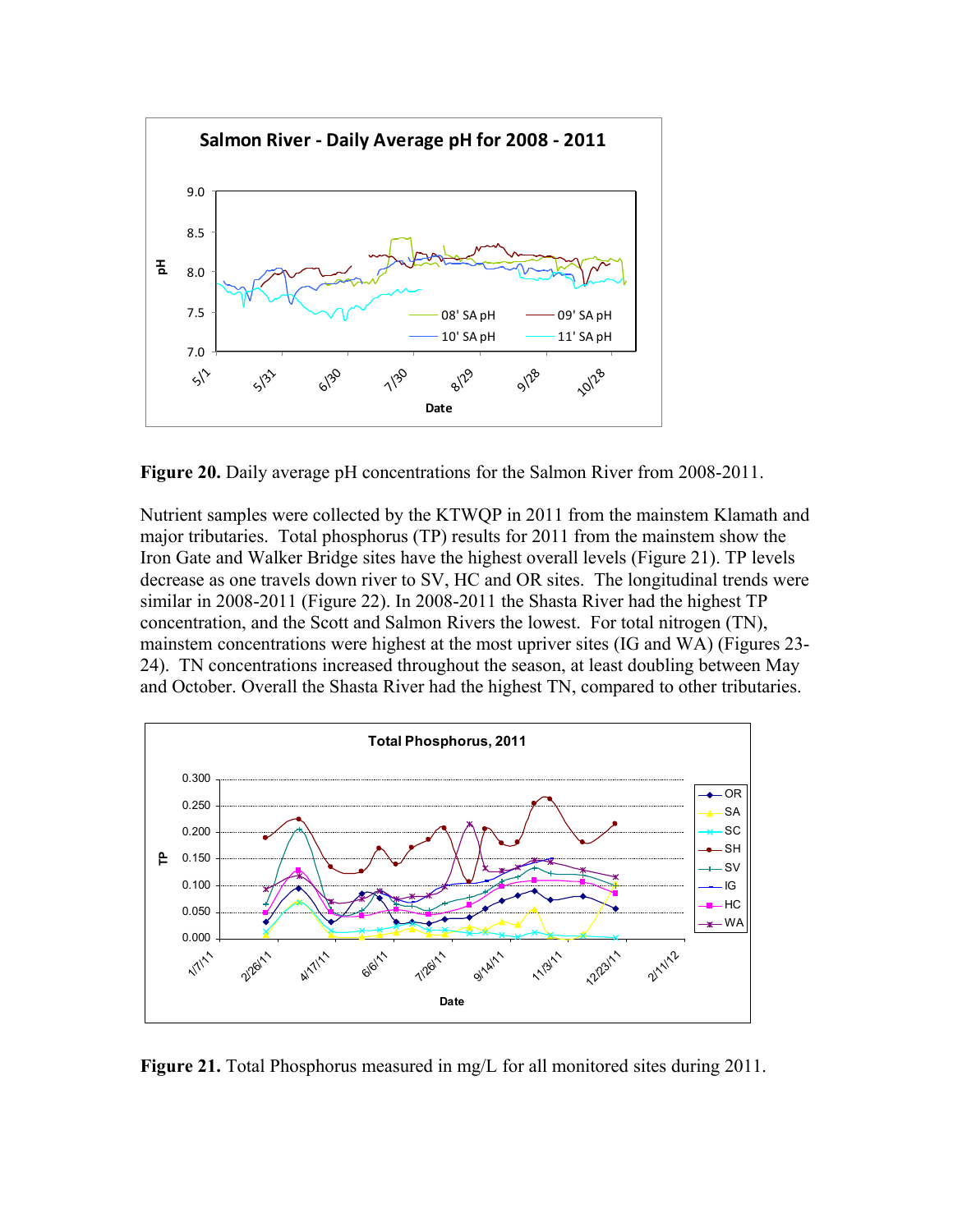

Figure 22. Total Phosphorus measured in mg/L for all monitored sites during 2008-2011.



Figure 23. Total Nitrogen measured in mg/L for all monitored sites during 2011.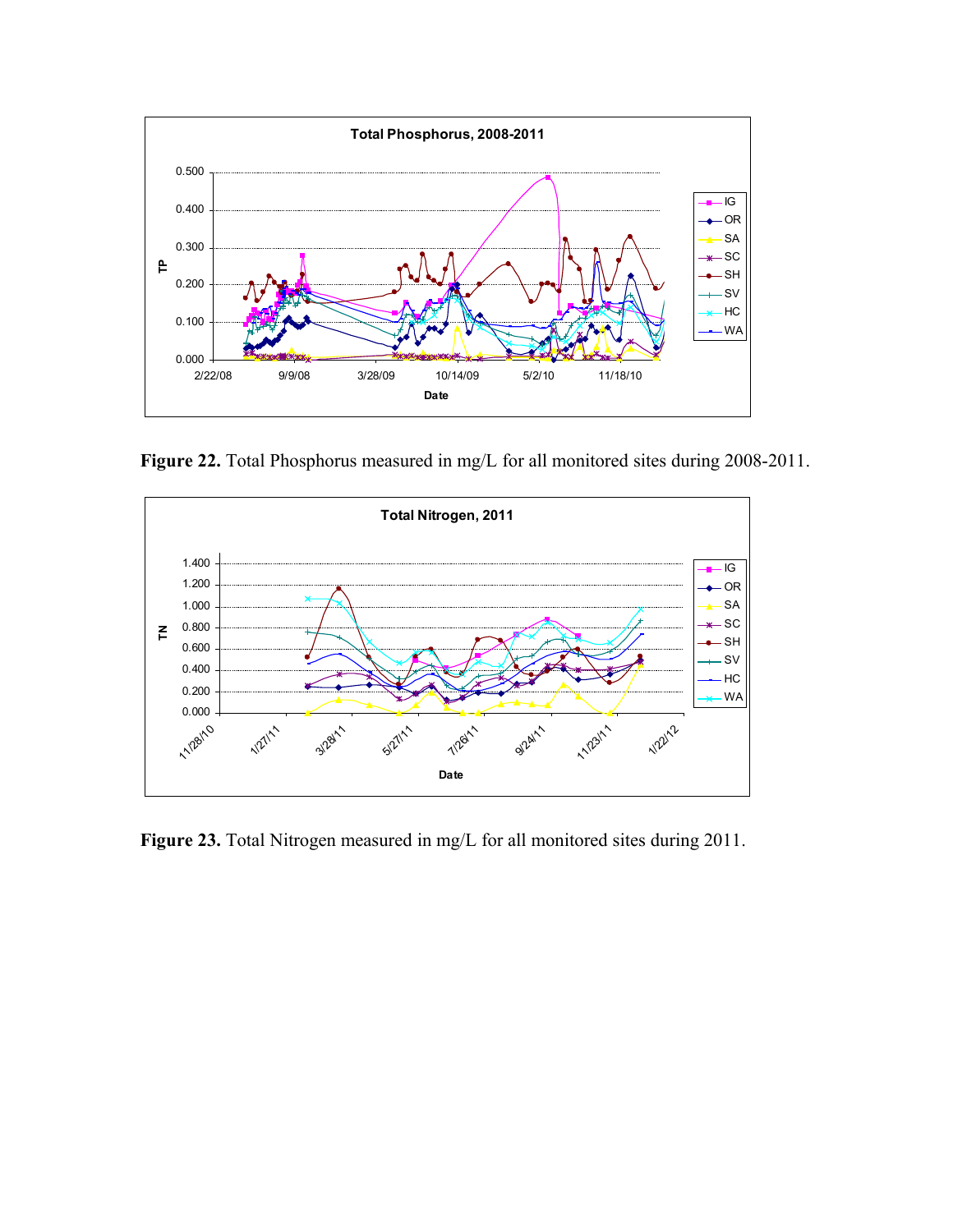

**Figure 24.** Total Nitrogen measured in mg/L for all monitored sites during 2008-2011.

Turbidity data gathered on Bluff Creek and Salmon River during the winter and spring shows similar peaks in March turbidity due to seasonal rain and snowmelt events (Figures 25-26). The magnitude between sites is very different. Bluff creek had higher turbidity levels during all peak events. Salmon River had relatively low turbidity throughout the monitoring season. In 2011, Bluff creek experienced a major sediment discharge during mid March to April. During this event our sonde was buried in sediment and our turbidity probe was damaged.



**Figure 25.** Daily average turbidity, winters of 2008, 2009, 2010 and 2011 on Bluff Creek.